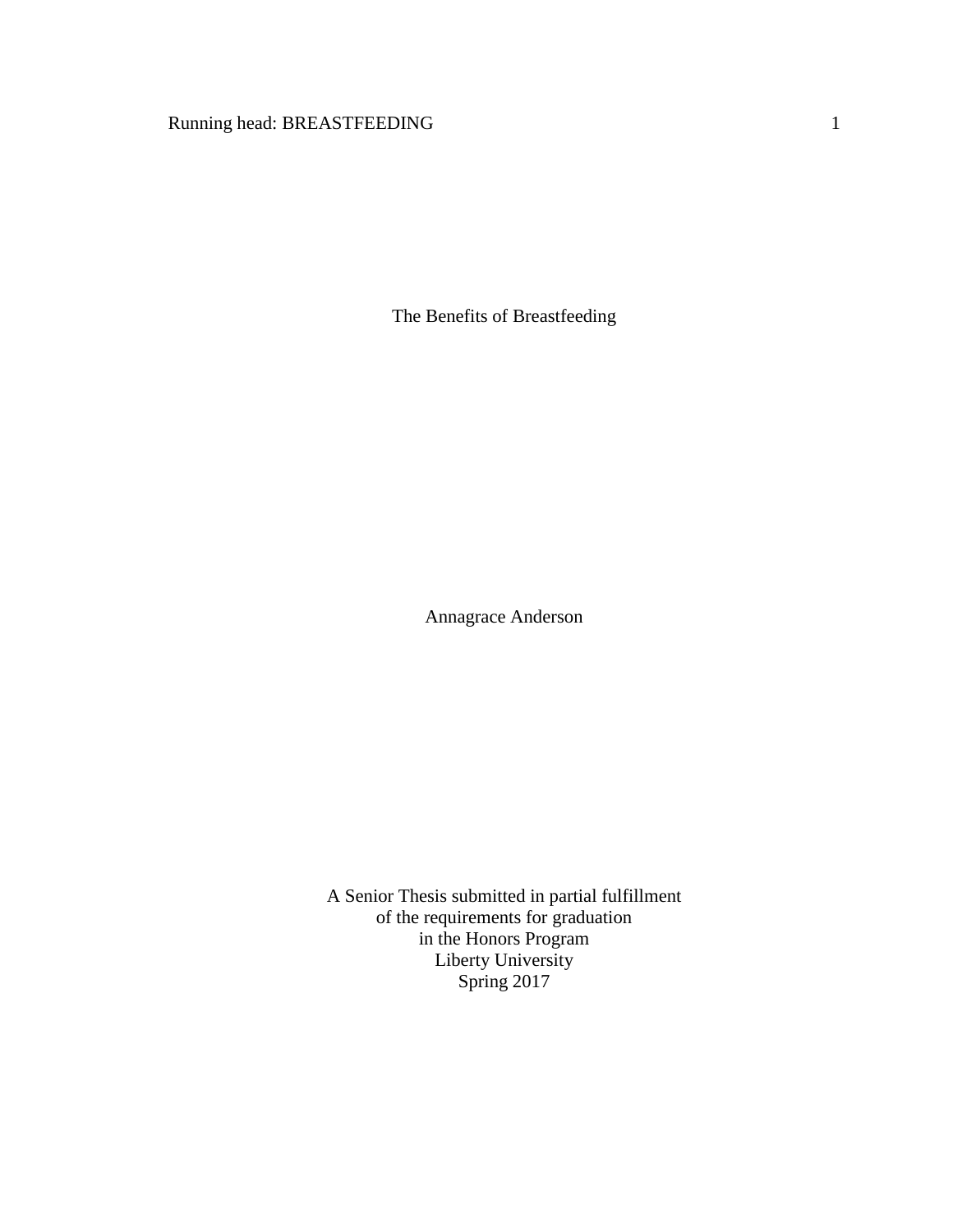Acceptance of Senior Honors Thesis

This Senior Honors Thesis is accepted in partial fulfillment of the requirements for graduation from the Honors Program of Liberty University.

# Cynthia Goodrich, Ed.D., M.S.N., R.N., C.N.E. Thesis Chair

Linda Gregory, M.S.N. Committee Member

Deanna Keith, Ed.D. Committee Member

Marilyn Gadomski, Ph.D. Honors Assistant Director

April 20, 2017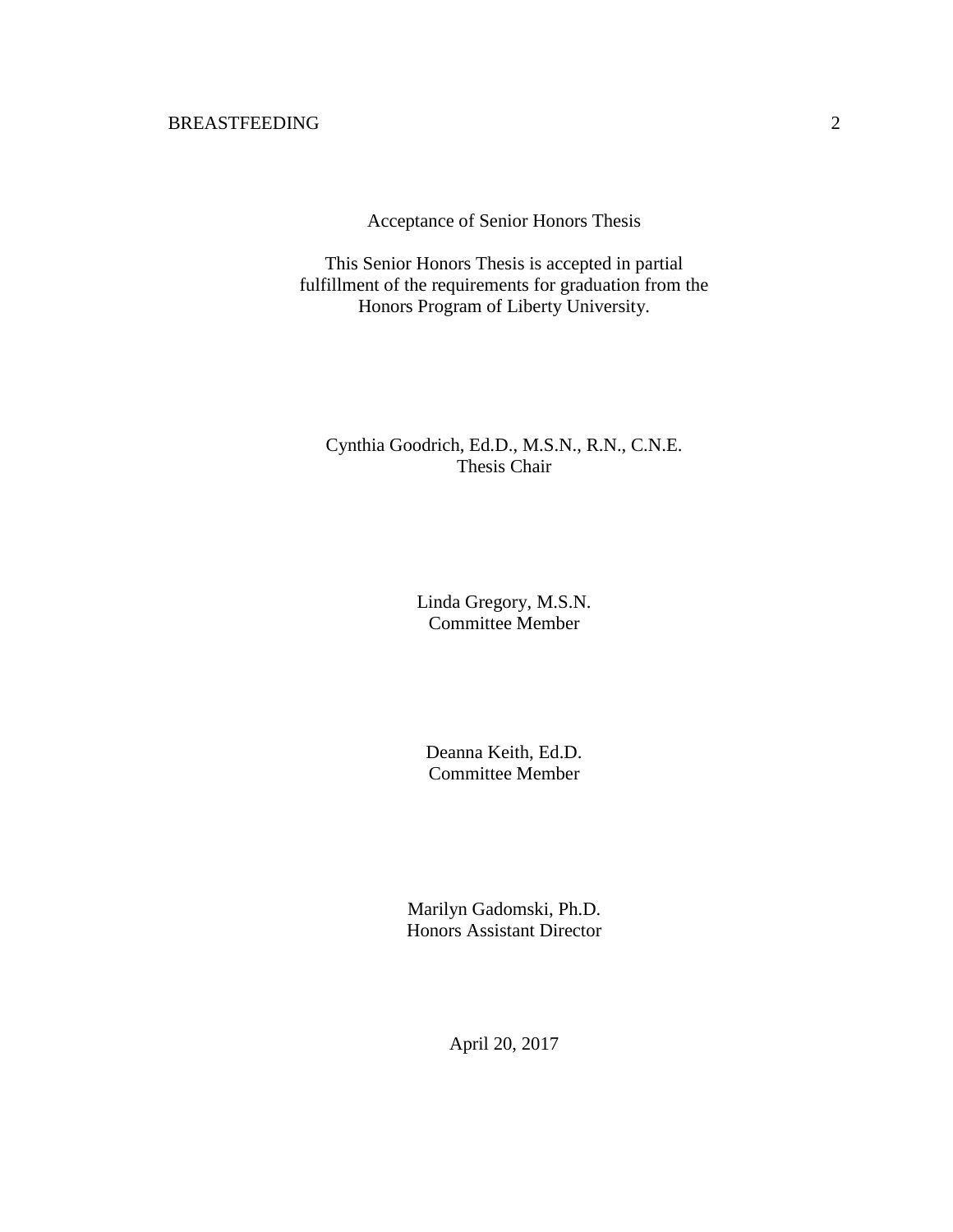## Abstract

Breast milk is the gold standard for infant nutrition. In the past, infant formula was promoted as equal or superior to breast milk. However, research has shown that breastfeeding is the superior form of infant nutrition except in rare circumstances. Breast milk provides for all of a newborn's caloric needs and has the correct balance of nutrients to promote proper development. In addition, breast milk provides protection against illnesses, supports an infant's immune system, and promotes life-long health for the newborn. Mothers also experience personal benefits by breastfeeding such as decreased cancer risks, bonding with their babies, and faster postpartum weight loss. There are multiple reasons why a mother does not breastfeed or is unsuccessful in continuing breastfeeding, but receiving support and education can help a new mother be successful. The Baby Friendly Initiative has improved breastfeeding rates but further work still needs to be done to increase breastfeeding initiation and continuation in order to promote and increase both infant and maternal health.

*Keywords*: breastfeeding, baby-friendly, breast milk, neonatal, maternal health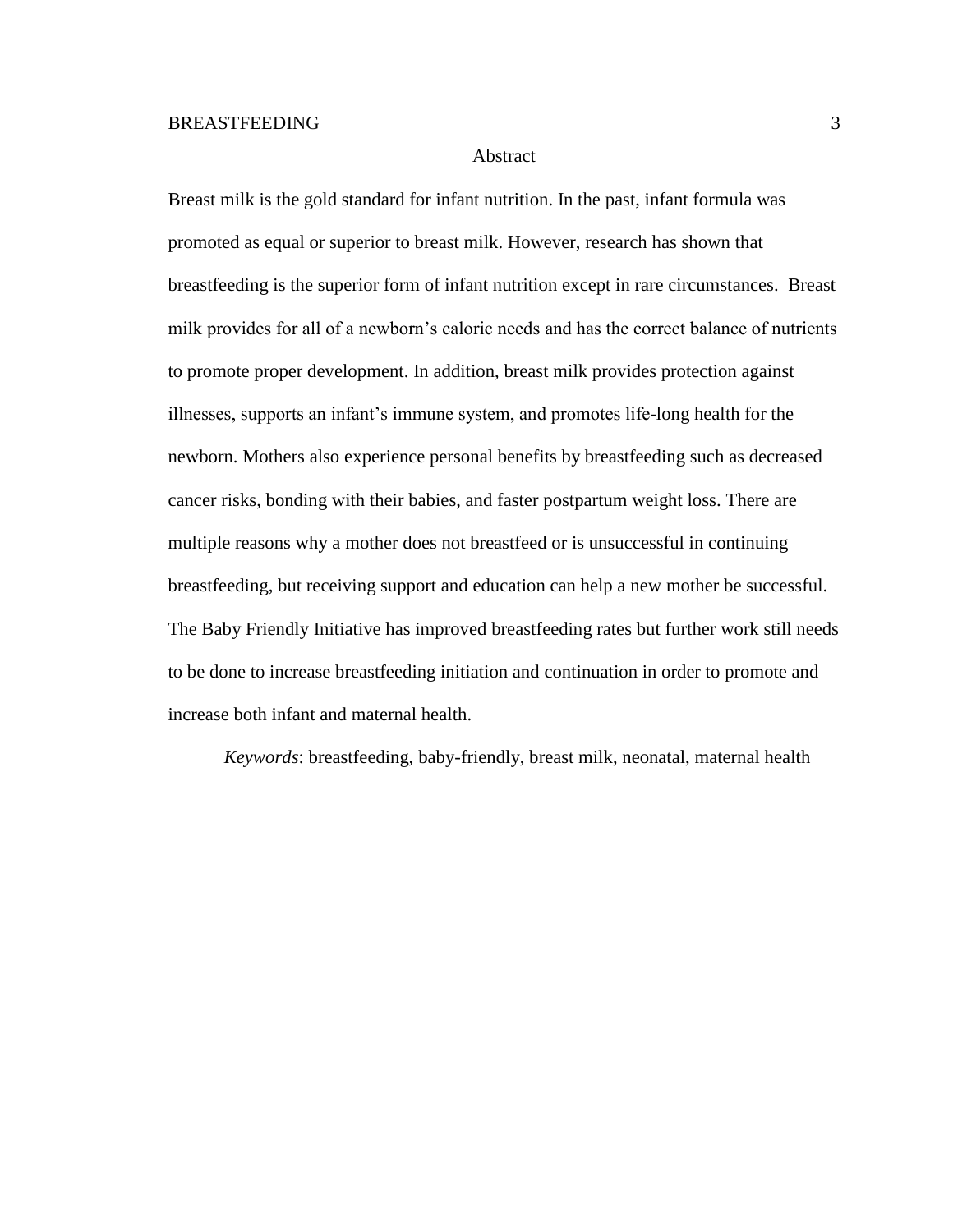### The Benefits of Breastfeeding

Breastfeeding rates have declined drastically since the invention of infant formula (U.S Department of Health and Human Resources, 2011). According to the last Healthy People report released by the Department of Health and Human Services, the goals for breastfeeding in 2010 were not met (CDC, 2016). The American Academy of Pediatrics recommends exclusive breastfeeding for at least the first six months of an infant's life. Exclusive breastfeeding means that an infant requires no additional supplements or solid food, with the exception of Vitamin D, unless otherwise prescribed by a healthcare provider. The American Academy of Pediatrics further recommends that an infant continues breastfeeding for a year or longer provided that both the mother and baby mutually desire to continue breastfeeding (American Academy of Pediatrics, n.d.). In addition to benefitting the infant, breastfeeding also provides beneficial mother-infant bonding and additional health benefits to the nursing mother (Mathur & Dhingra, 2014).

It was once thought that the new infant formula was actually better for infants and would ultimately replace the need for breastfeeding. However, research has shown that this is not the case and it has been proven that formula is not as beneficial for an infant as was previously thought. And while it is true that infant formula will provide for the caloric needs of a newborn and has the necessary requirements for life and for the promotion of newborn development, as this paper will show, infant formula is lacking in many areas and provides absolutely none of the long-term benefits that can be gained by an infant being fed breast milk. In addition to these reasons, there are cost, ingredient, and allergy concerns associated with the use of infant formula. Breast milk is considered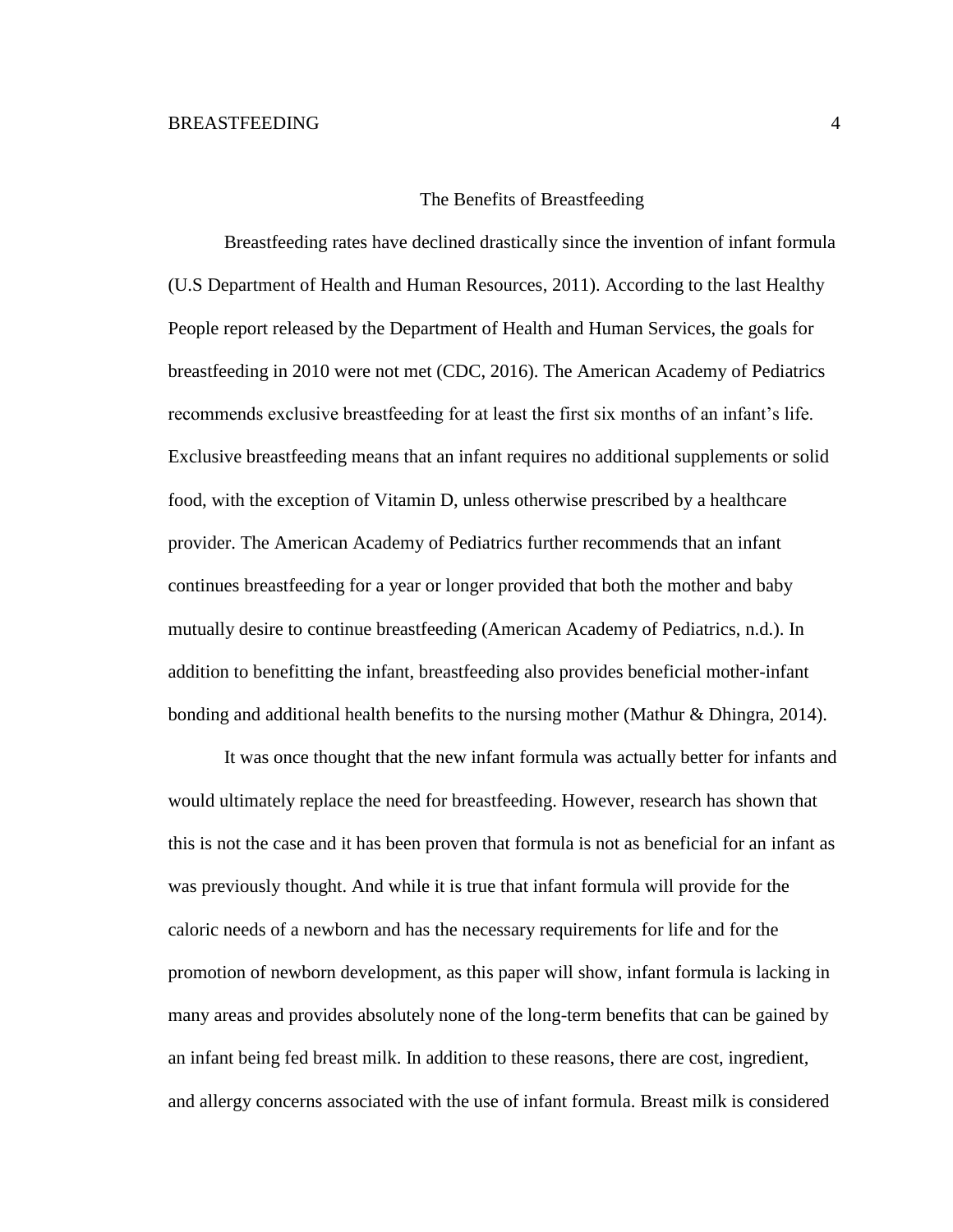the gold standard for an infant's nutritional needs during the first year of life.

Breastfeeding provides infants and mothers with both long and short-term benefits. In addition, breastfed babies have a greater chance of living a healthier life with decreased risks of childhood obesity, decreased rates of childhood illnesses, decreased chances of developing allergies, and a decreased chance of dying from sudden infant death syndrome (SIDS; U.S Department of Health and Human Resources, 2011).

#### **Composition**

Breast milk is considered the superior form of infant nutrition during the first year of life because it contains all of the nutritional components required for life and for the promotion of the infant's health. According to an article in *The Pediatric Clinics of North America*, human breast milk is unique and varies between feedings, unlike formula, which is standardized and has a narrow range of composition (Ballard  $\&$  Morrow, 2013). Human milk is specially tailored and changes throughout the infant's breastfeeding years in order to meet the growing child's needs. When the mother's milk first comes in after giving birth it is called colostrum. The colostrum, which may be produced for up to a week, can have a watery appearance and is limited in quantity, but it does meet the newborns nutritional needs during the first week of life before the mother's mature milk comes in. During the first six months of life, the average infant consumes two and a half to four cups of breast milk a day and each cup of milk contains approximately 160 calories. It is important to understand the composition in order to manage infant feedings and effectively educate mothers (Grosvenor & Smolin, 2015). According to Rachel Hale (2007), "Breast milk provides free nourishment that is perfectly balanced, temperature-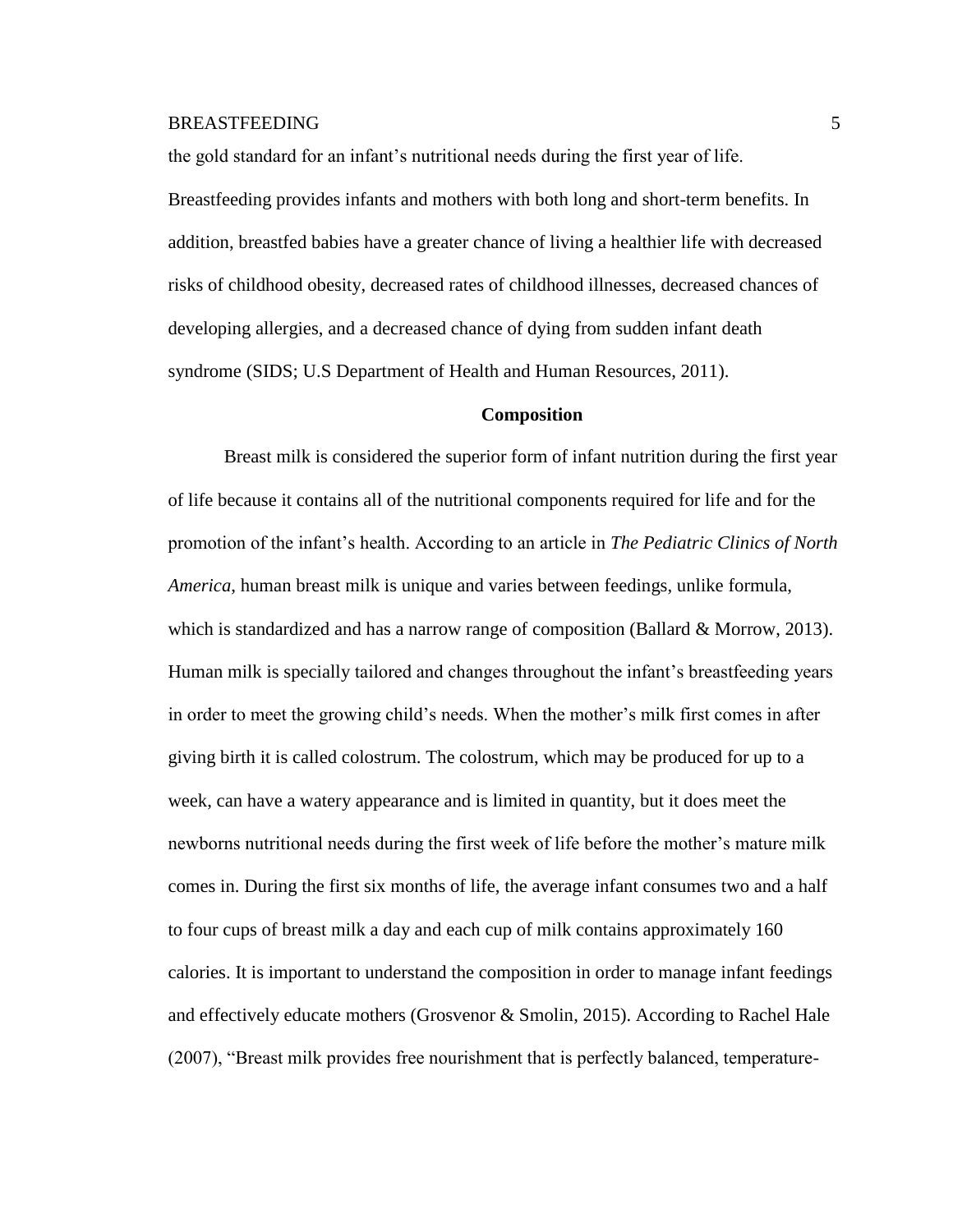controlled and adapts to meet the nutritional and energy requirements of the growing child" (p. 369).

Despite variations in maternal nutritional status, the macronutrient composition of mature breast milk is overall very consistent. The macronutrient content of human milk is as follows: 0.9 to 1.2 g/dL for protein, 3.2 to 3.6 g/dL for fat, and 6.7 to 7.8 g/dL for lactose. Overall energy estimates range from 65 to 70 kcal/dL and this can vary depending on the breast milk's fat content. Macronutrient composition does vary between preterm and term milk, with preterm milk having a higher fat and protein content when compared to term milk (Ballard & Morrow, 2013). A study in Davis, California looked at the association between maternal variability and the composition of human milk macronutrients and found that four months after giving birth, the mother's breast milk macronutrient concentrations were associated with one or more of the following factors: maternal body weight for height, protein intake, parity, return of menstruation, and the frequency of nursing or pumping. This study also found that mothers who are able to produce larger quantities of milk usually have lower milk concentrations of both fat and protein, but they have higher concentrations of lactose in their milk (Nommsen, Lovelady, Heinig, Lonnerdal, & Dewey, 1991).

### **Protein**

Protein is essential for every cellular function that occurs within the human body. Proteins are essential components of both skeletal tissue and muscle tissue and they catalyze chemical reactions within the body; in addition, proteins play a critical role in the body's immune response. During the first few months, infants require more calories and protein per kilogram of body weight than they will at any other time in their lives.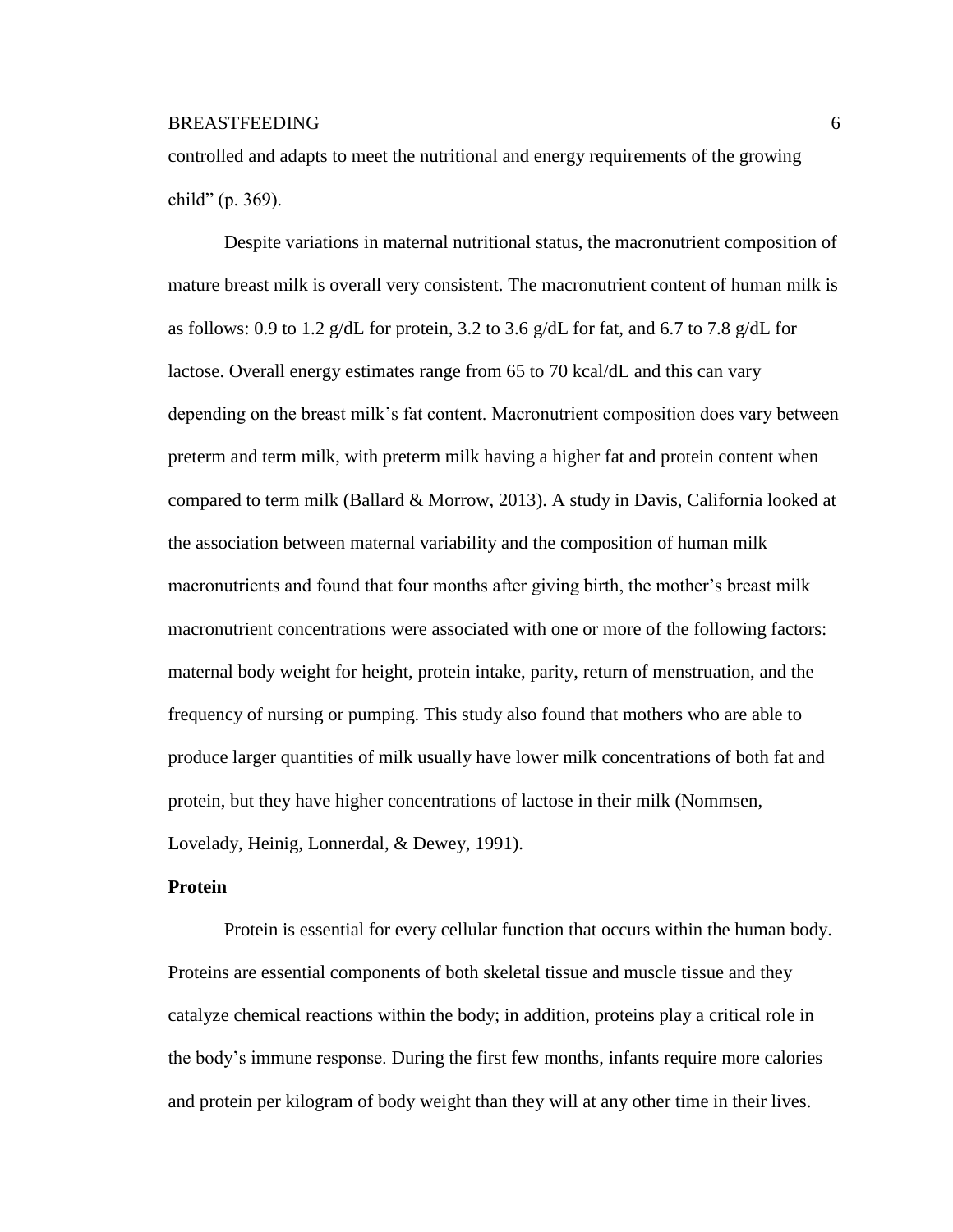However, this need for protein has to be balanced with the immature kidneys' ability to breakdown the nitrogen waste stemming from the protein intake. Human milk has both the perfect balance of 1.8 g of protein/100 ml of milk and the perfect composition of protein to allow for incomparable infant digestion. Alpha-lactalbumin forms a soft and easily digestible curd in the infant's stomach and is the predominant protein found in human milk. In comparison, infant formulas usually have a ratio of 1.4 g of protein/100 ml of formula and the protein is derived from cow's milk and then modified to mimic the properties of human milk protein concentration and amino acid composition. However, the protein found in infant formulas fails to come close to fully replicating the protein found in breast milk, contributing to formula being more difficult for the infant to digest (Grosvenor & Smolin, 2015).

The two main types of protein found in human breast milk are whey and casein, which are each separately comprised by a specific sequence of proteins and peptides. Alpha-lactalbumin is found abundantly within breast milk along with casein, lactoferrin, secretory immunoglobulin IgA (SIgA), lysozyme, and serum albumin. Regardless of delivering term or preterm, the protein content of human breast milk decreases over the first four to six weeks postpartum. Human milk protein concentration is not affected by the mother's diet; instead, protein concentration increases with maternal body weight for height, and decreases in mothers who produce a higher quantity of milk. Feeding preterm infants requires special attention if using a resource such as donor human breast milk, because this milk is usually donated by a mother who is expressing late milk in terms of lactation, which would have lower levels of protein compared to a mother who just began to lactate. The lower levels of protein and lack of specific amino acids in the donor milk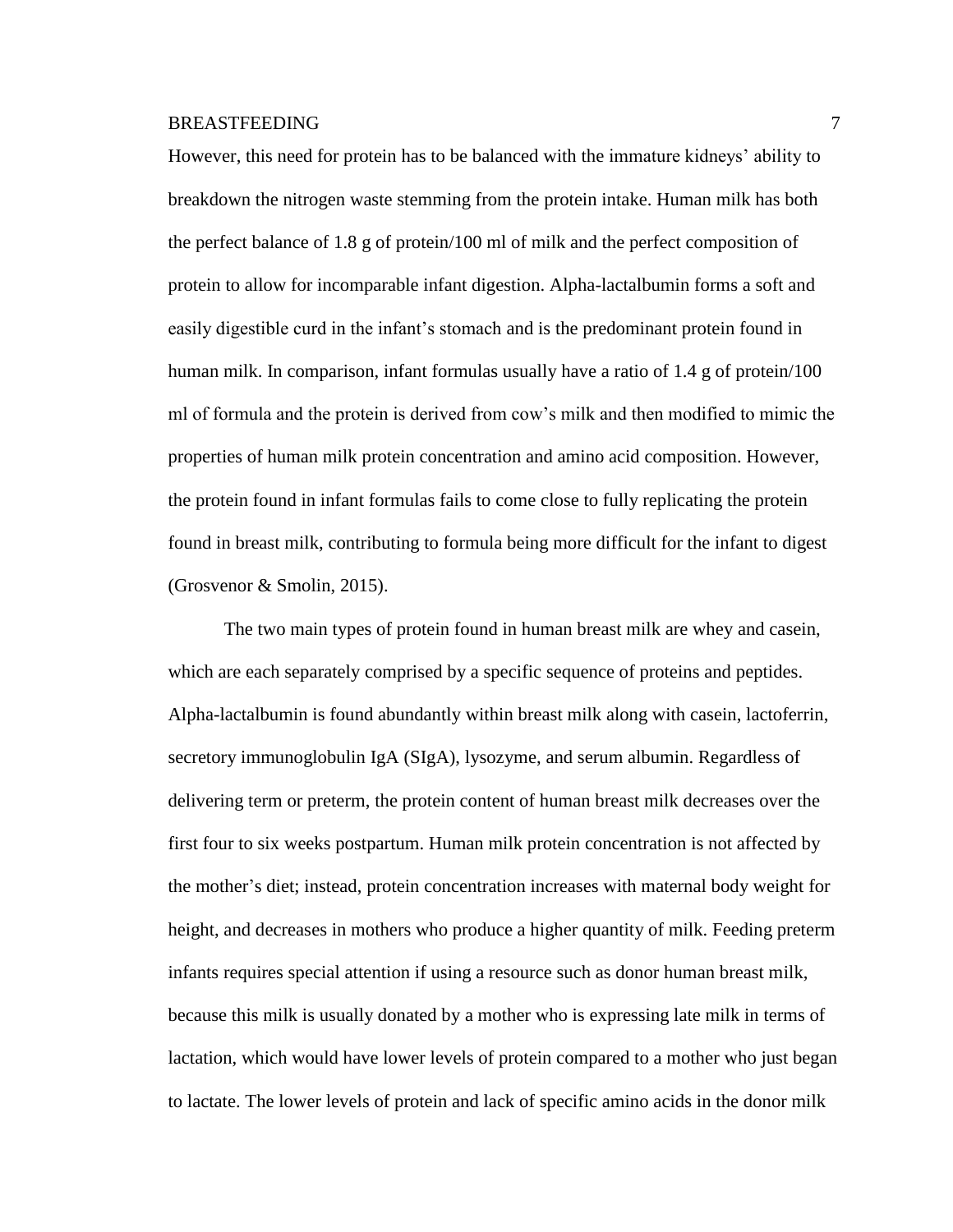means that preterm infants utilizing this method of nutrition require additional nutrient supplementation in order to meet their unique dietary needs (Ballard & Morrow, 2013).

**Fat**

Lipids are necessary for the maintenance of health and are required for the absorption of fat-soluble vitamins. In addition, dietary fats are a source of essential fatty acids, and provide energy. Lipids in the body are stored mostly as adipose tissue, in which the triglycerides provide a lightweight energy source, protect vital organs, and provide insulation. During infancy, babies require a higher percentage of fat in their diet than they will ever need again during their lifetime. For the first six months of life, infant energy sources should be comprised of 55% fat. During the following six months, the percentage decreases to a diet made up of 40% fat. These percentages are significantly higher than the recommended 20-35% energy from fat recommended for adults. Because fat has the highest amount of energy per calorie, the high-fat diet of an infant allows a small volume of food to fill the infant's tiny stomach and provide enough energy to meet the needs of the growing infant. As an infant grows and solid food is introduced, the percentage of carbohydrates in the diet increases to make up for the decreasing percentage of fat intake (Grosvenor & Smolin, 2015).

Human breast milk is high in cholesterol and the essential fatty acids linoleic acid and alpha-linolenic acid, as well as their long-chain derivatives arachidonic acid (ARA) and docosahexaenoic acid (DHA). These long-chain acids, ARA and DHA, are crucial for the growing infant's eyesight and retina development. In addition, they aid with brain development, while also contributing to the infant's overall bodily growth.

Accumulations of these fatty acids in the brain and retina occur most rapidly beginning in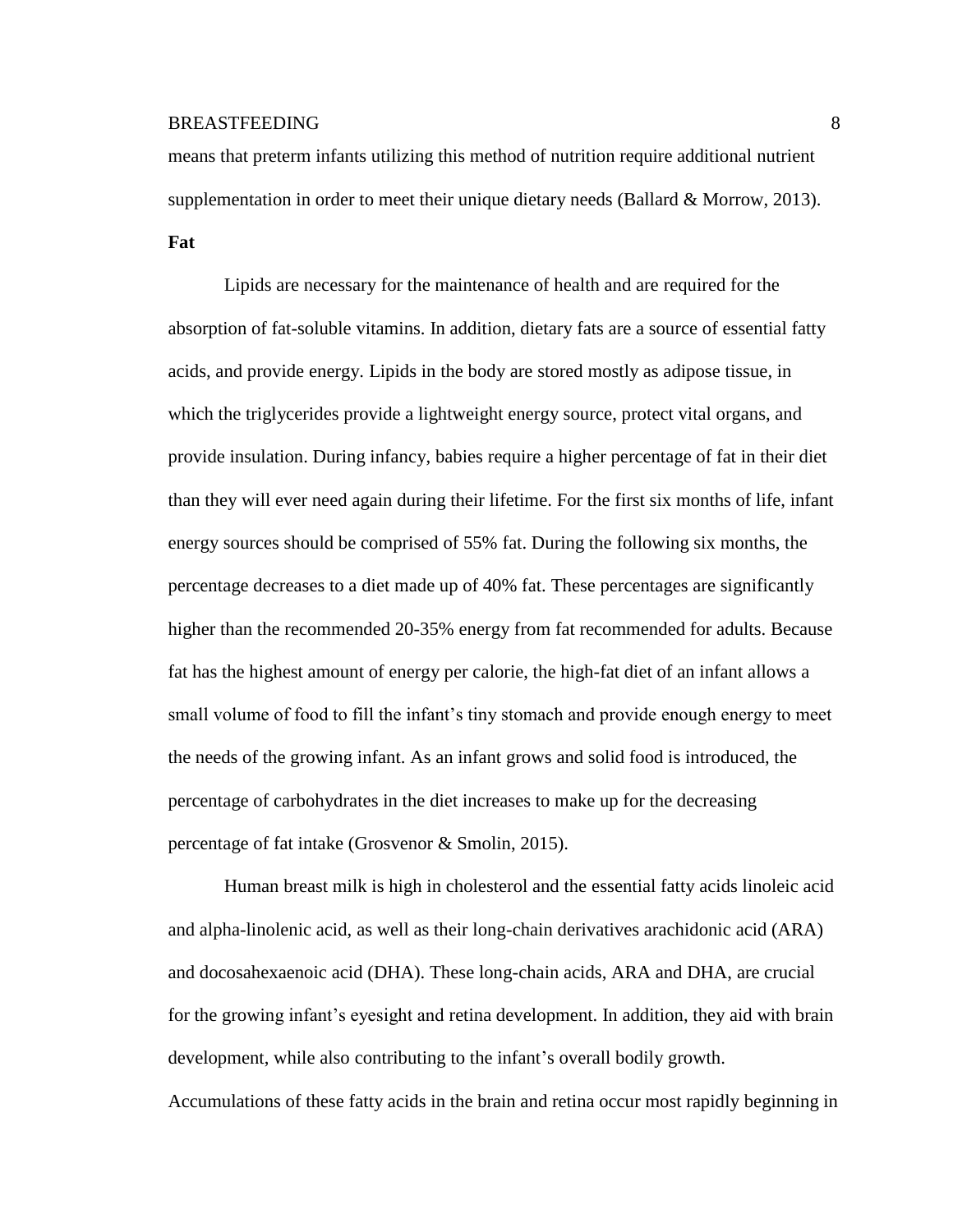the third trimester of pregnancy and extending through the infant's first twenty-four months of life. The long-chain fatty acids, DHA and ARA, are found in high quantities in breast milk and some studies have speculated that babies who are breastfed may have a higher IQ due to these high levels of essential fatty acids. However, unlike other nutrients, levels of DHA and ARA are variable depending on the mother's diet, so it unclear as to what can be defined as an optimal level (Grosvenor & Smolin, 2015).

In contrast to human milk, formula's source of fat comes from vegetable oils. Formula contains 4.8 g of fat/100 ml of milk compared to 4 g of fat/ 100 ml of milk in human breast milk. Some companies do fortify their formulas with DHA and ARA, and if an infant is fed unfortified formula he or she may have had adequate quantities transferred via the placenta in the third trimester that would allow for adequate brain and retina development. However, even when comparing fortified formulas, breast milk has 167 other fatty acids occurring naturally that cannot be replicated by artificial means. Infants can synthesize DHA and ARA when born at term, but there is a wide variation in the ability to convert alpha-linolenic acid to DHA, and some infants may not synthesize enough for adequate brain and eye development. In addition, preterm infants cannot synthesize ARA and DHA, so this must be added to their diet, or the preterm infant must be breastfed, as breast milk naturally has high levels of ARA and DHA if the mother is consuming enough essential fatty acids in her diet (Grosvenor & Smolin, 2015).

Human breast milk contains high levels of palmitic acid and oleic acid, and is easily digested by infants. Fat is the most highly variable macronutrient found in human breast milk. The fatty acid makeup of human milk varies depending on the mother's diet; this variability is particularly dependent on the mother's consumption of polyunsaturated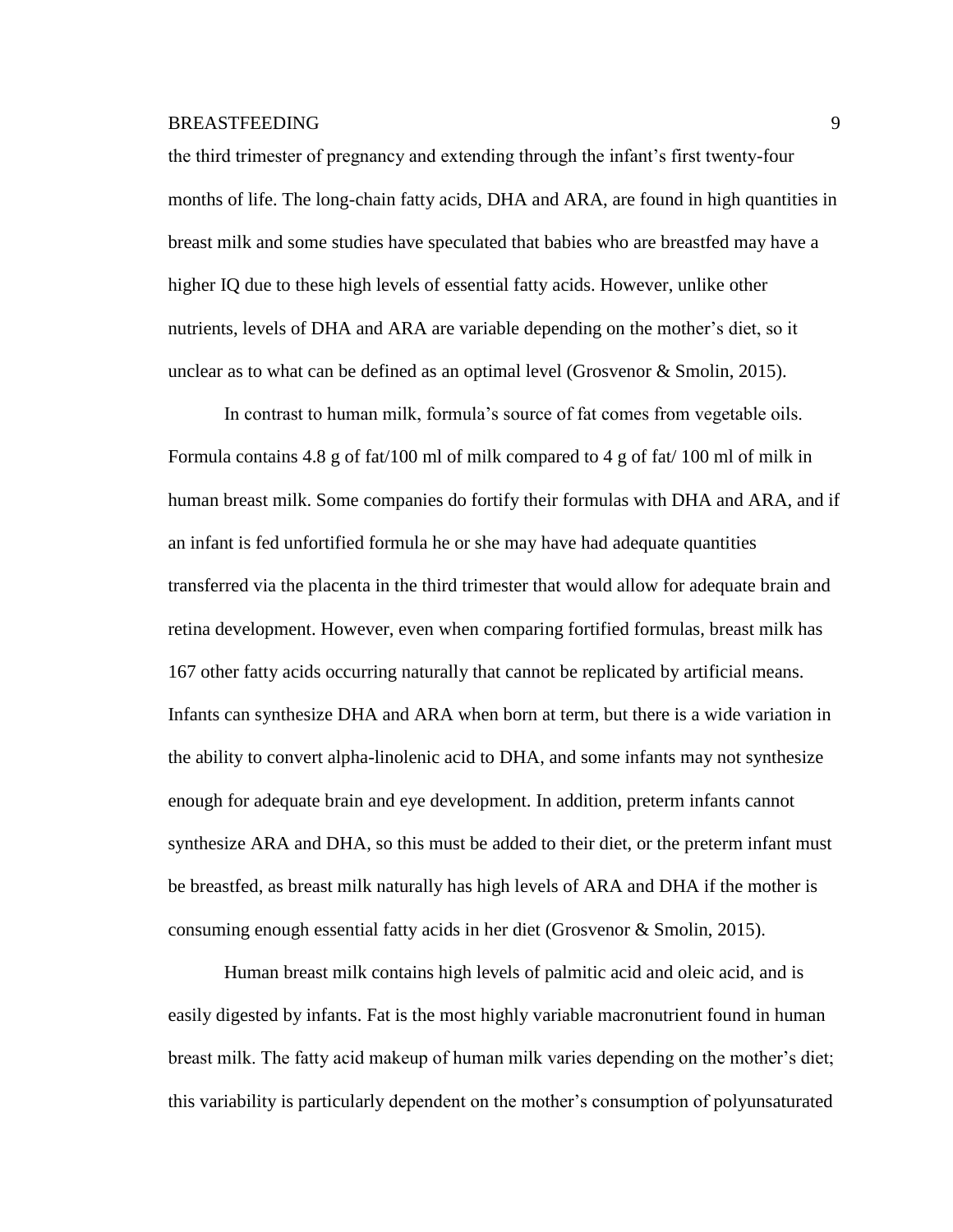fatty acids. In North America and other western countries, people generally consume more omega-6 fatty acids instead of omega-3 fatty acids, leading to an imbalance of fatty acid intake. Due to this imbalance, DHA levels can be particularly low in breastfeeding women. Supplementation of the breast milk or improvement in the mother's diet are suggested in mothers who have a low intake of DHA and essential fatty acids in order to provide for the growing infant's need for DHA. Another variability in the fat content of human milk is that there is two to three times more fat content in the hindmilk, or last milk of a feeding cycle than there is in the first milk the mother expresses. Also the time of the day may impact human milk fat content, with higher quantities of milk fat being found in mid-day feeds in contrast to the milk produced in the morning or evening (Ballard & Morrow, 2013).

### **Carbohydrates**

Carbohydrates are required for energy, and make up a large percentage of breast milk composition. The carbohydrate galactose combines with glucose to produce the milk sugar lactose that is found in breast milk. Brain cells and red blood cells require glucose in order to survive. Galactose promotes the development of the brain and central nervous system through the production of cerebral galactolipids, in which galactose is a key component. In addition, monosaccharide's ribose and deoxyribose have important nonenergy related roles as components of RNA and DNA (Grosvenor & Smolin, 2015).

The concentration of lactose in human breast milk varies the least between different mothers in contrast to other macronutrients. Lactose aids in the absorption of minerals such as zinc, magnesium, and calcium. Other significant carbohydrates found in breast milk are oligosaccharides and glucosamines. Oligosaccharides, which are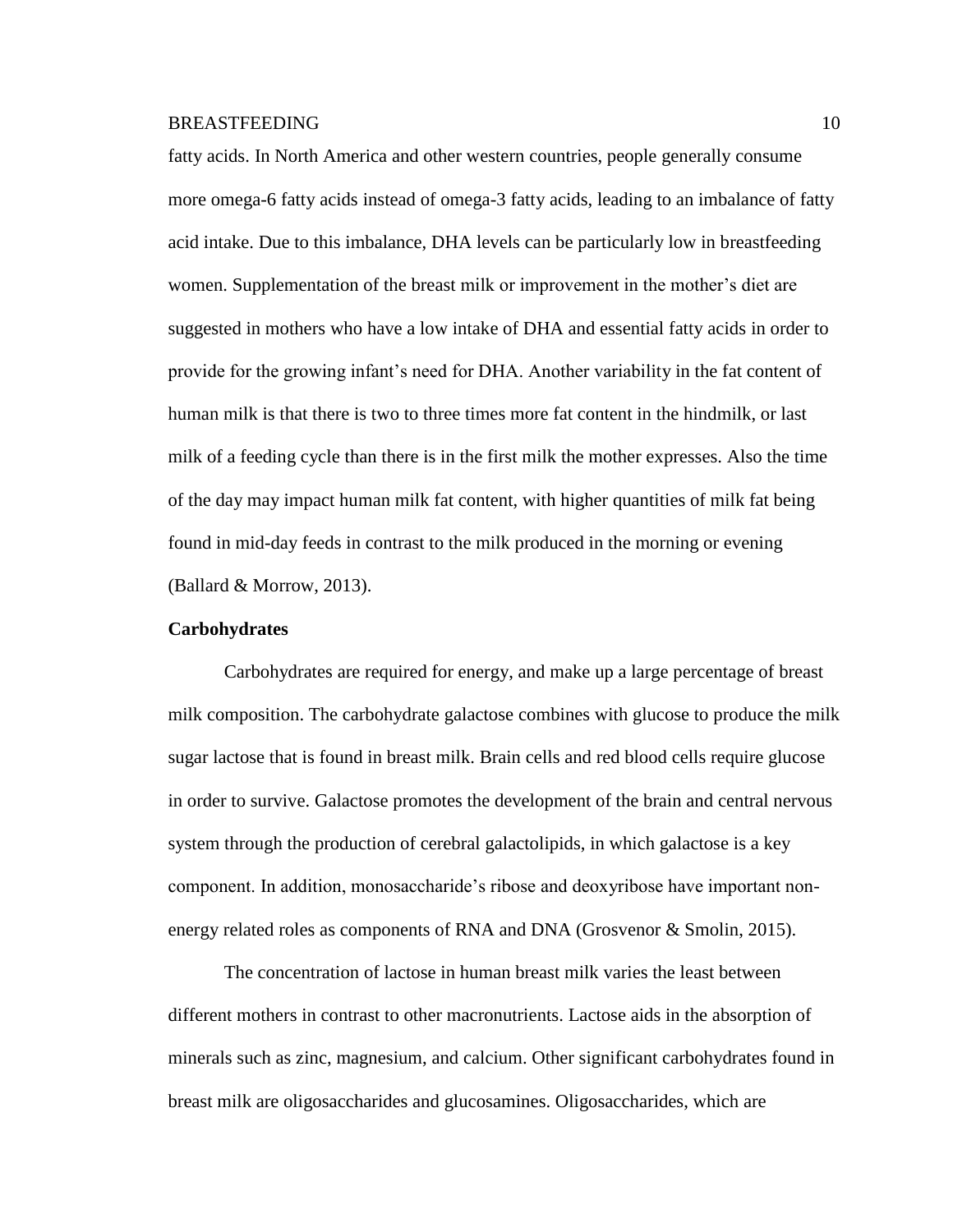considered a non-nutritive bioactive factor, comprise 1 g/dL of human milk concentration. Breastfeeding enhances the infant's digestive system in part by the role of oligosaccharides, which encourage the growth of beneficial bacteria in the infant's gut. Glucosamines are necessary for the formation and strengthening of connective tissues (Riordan & Wambach, 2010).

# **Vitamins**

Human milk provides the standard intake for the majority of vitamins required by an infant. However, like macronutrient concentrations, vitamin concentrations can vary according to the mother's diet and body stores. If the mother's diet is not optimal, she should continue taking a multivitamin throughout her time breastfeeding. Vitamin K levels are extremely low in human milk, so an injection of this vitamin is recommended by the American Academy of Pediatrics at birth in order to prevent hemorrhagic disease of the newborn. In addition, vitamin D levels are also naturally low in human milk, so the American Academy of Pediatrics recommends postnatal supplementation of vitamin D for breastfed infants (Ballard & Morrow, 2013).

### **Minerals**

Mineral levels in breast milk are not impacted by the mother's age, parity, or diet. In both adults and infants, minerals are vital for many of body's functions and both breast milk and formula contain sufficient quantities of minerals to provide for the infant. However, breast milk contains a superior ratio of minerals compared to the quantities found in formula. The minerals in infant formulas have a lower bioavailability, when compared to the minerals in breast milk. In order to compensate for the lower bioavailability, higher concentrations of minerals are found in infant formulas. However,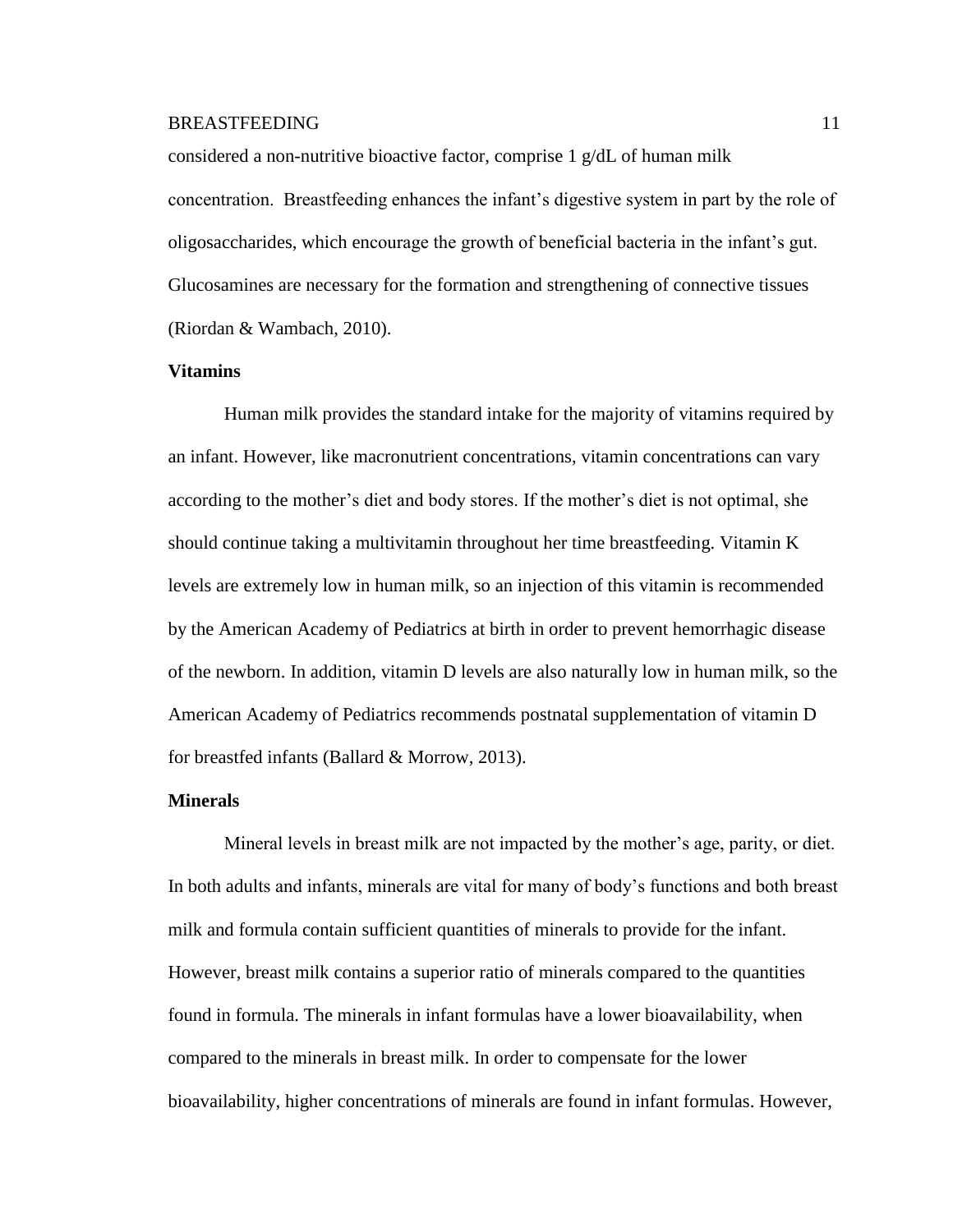lower percentages of these minerals are actually absorbed by the developing infant (Davidson, Ladewig, & London, 2011).

### **Health Benefits**

Breast milk is considered the gold standard for infant nutrition for many reasons. One important reason is because formula cannot replicate all of the vast components and benefits breast milk has to offer. Breast milk is uniquely tailored to the growing infant's changing needs and perfectly formulated for the infant's immature digestive system. While formula does provide for a growing infant's basic nutritional need, it cannot offer any of the long-term benefits such as decreased chances of obesity and decreased allergies or short-term benefits such as improved digestion and protection against infections (Davidson et al., 2011).

### **Digestion**

Breast milk contains enzymes such as amylase, lipoprotein lipase, and lactoperoxidases, which increase the infant's ability to digest each meal. In addition, these enzymes also contain bacteriostatic properties (Mathur & Dhingra, 2014). Infants easily digest the high levels of naturally occurring palmitic acid and oleic acid found in breast milk. Also, the predominant protein found in breast milk, Alpha-lactalbumin, forms a soft curd that is easily broken down in the infant's digestive system (Ballard  $\&$ Morrow, 2013).

The human infant gut is immature at birth, but human breast milk contains nutrients that promote a healthy microenvironment that can help provide gut protection and facilitate gut maturation. When a cross-section of the small intestine of a human fetus still in the womb, is examined, immature epithelium, delayed enterocyte proliferation,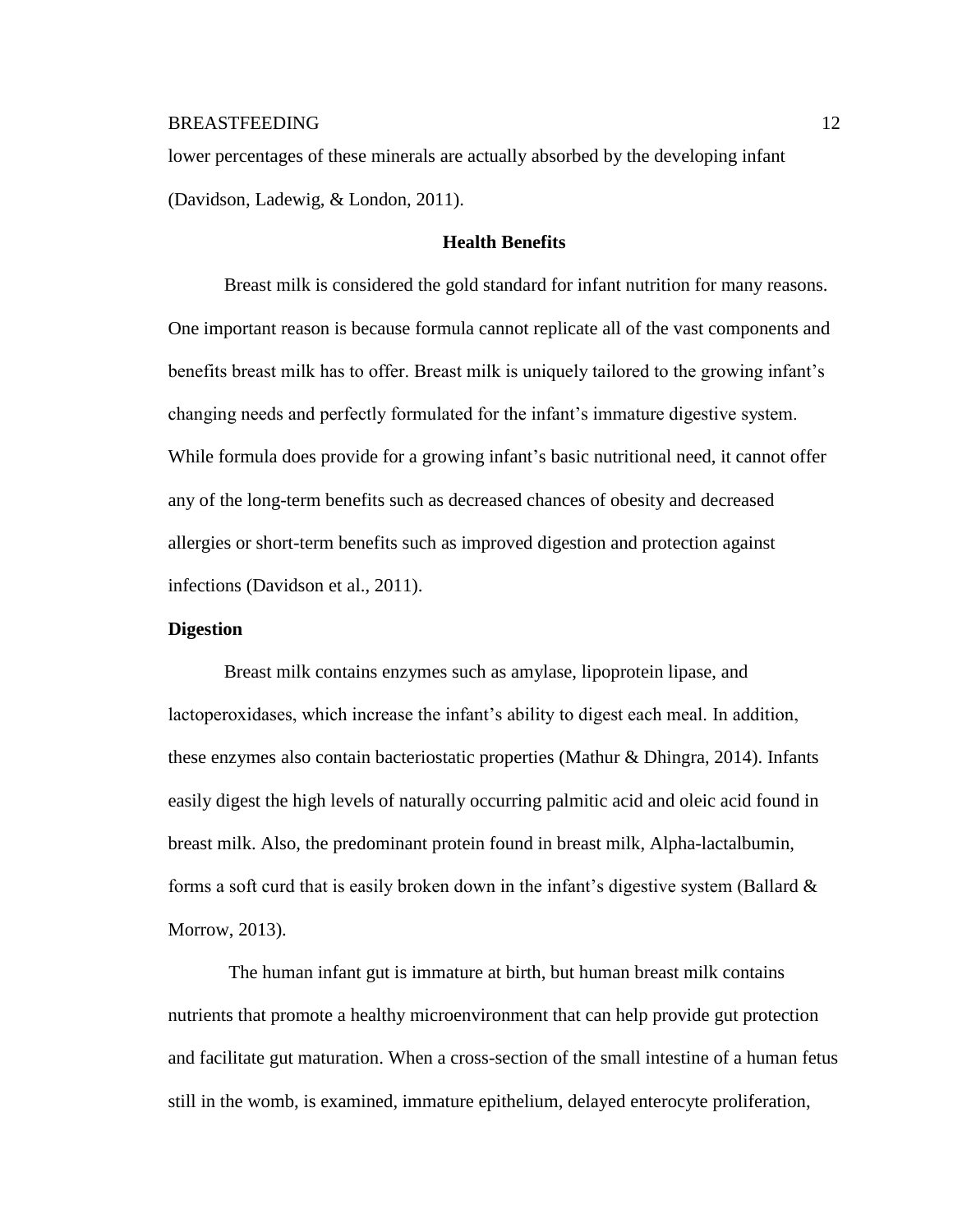and few lymphoid cells can be seen. In contrast, when the same section of small intestine of an infant who has been born and has begun to consume breast milk is examined, it reveals an actively proliferating and mature epithelium with all types of enterocytes present; in addition, a richness of lymphoid tissues can be found in the infant who has begun to consume breast milk (Walker, 2010).

Infants are susceptible to developing intestinal infections. A large cohort study conducted by hospitals in the Philippians revealed that solely breastfed infants had less intestinal infections than the formula fed babies in the study. The non-breastfed babies in this study had ten times more cases of diarrhea than the breastfed babies. When looking at a specific causative agent, *Campylobacter jejuni,* breastfed infants had fewer cases during the first six months of being breastfed and after the six-month period had ended (Clavino, 1982). This suggests that the breast milk stimulates active protection within an infant's gut that lasts after nursing ceases. In addition, breastfed babies have fewer cases of celiac disease, a common autoimmune disease. Maturation of the intestinal immune functions and activation of oral tolerance against gliadin, the autoantigen in celiac disease, are presumably responsible for the decreased incidences of autoimmune diseases in infants who have been breastfed (Walker, 2010).

Many of the infant's intestinal immune functions are underdeveloped at birth, but breast milk helps fill in the gap while the infant is developing intestinal defenses during the postpartum stages. In addition to providing protection against intestinal infections, breast milk also aids in the maturation of the infant's intestinal defenses. In order to produce certain key antibodies such as SIgA, the infant gut requires colonization by beneficial bacteria, *Bifidobacteria* and *Lactobacilli*. Breast milk actually aids in the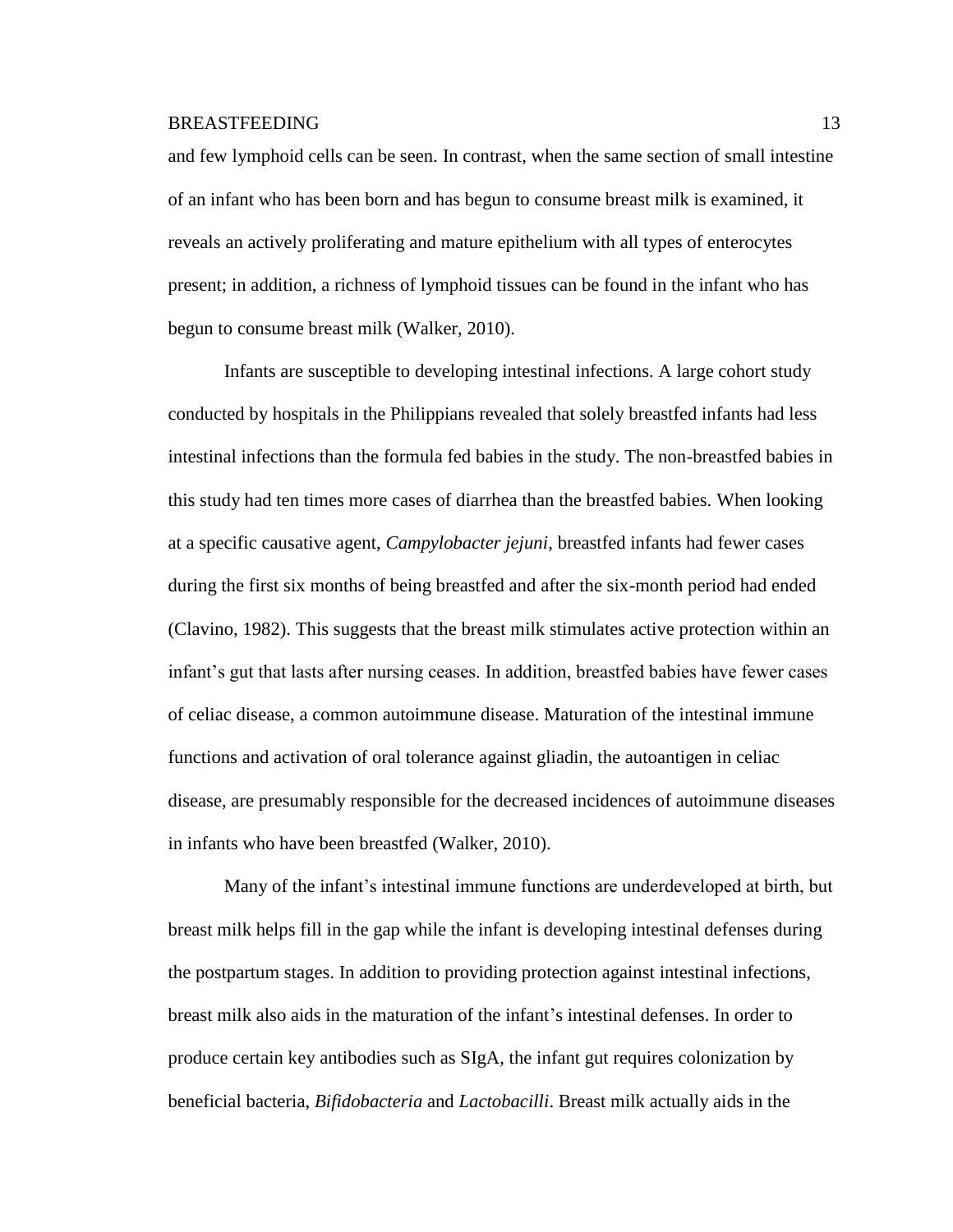production of SIgA because non-digestible oligosaccharides found in breast milk ferment and help colonize these key bacteria, which leads to the production of SIgA around thirty days postpartum. The oligosaccharides also can inhibit pathogen attachment to the intestinal walls, thus obstructing the first step of pathogenic infection in the intestines. In addition to the work of oligosaccharides, partially digested milk proteins can also stimulate the proliferation of protective bacteria. These protective bacteria then help stimulate the production of SIgA and help the infant develop an oral tolerance to pathogens (Walker, 2010).

# **Immune Benefits**

At birth, all infants are SIgA deficient until around thirty days postpartum. During this vulnerable time, SIgA found in breast milk as a percentage of total protein is at the highest level it ever will be. Breast milk especially has increased percentages of the antibody SIgA during the pre-milk stage of colostrum production, which gives infants the highest level of protection during their vulnerable first weeks of life. In addition, specific antibodies directed against pathogens in the mother's environment can be found in expressed breast milk, and these antibodies serve to protect the infant from infection. Also, it has been discovered that when a mother is vaccinated in the last trimester of her pregnancy, specific SIga antibodies can be found in the mother's breast milk, which will help protect the infant against the disease for which the mother was vaccinated (Walker, 2010).

In addition to being SIgA deficient at birth, newborns also lack important components of the inflammatory response, which protects against infections. In particular CD14**,** a soluble component of the toll-like receptor innate immune response, is lacking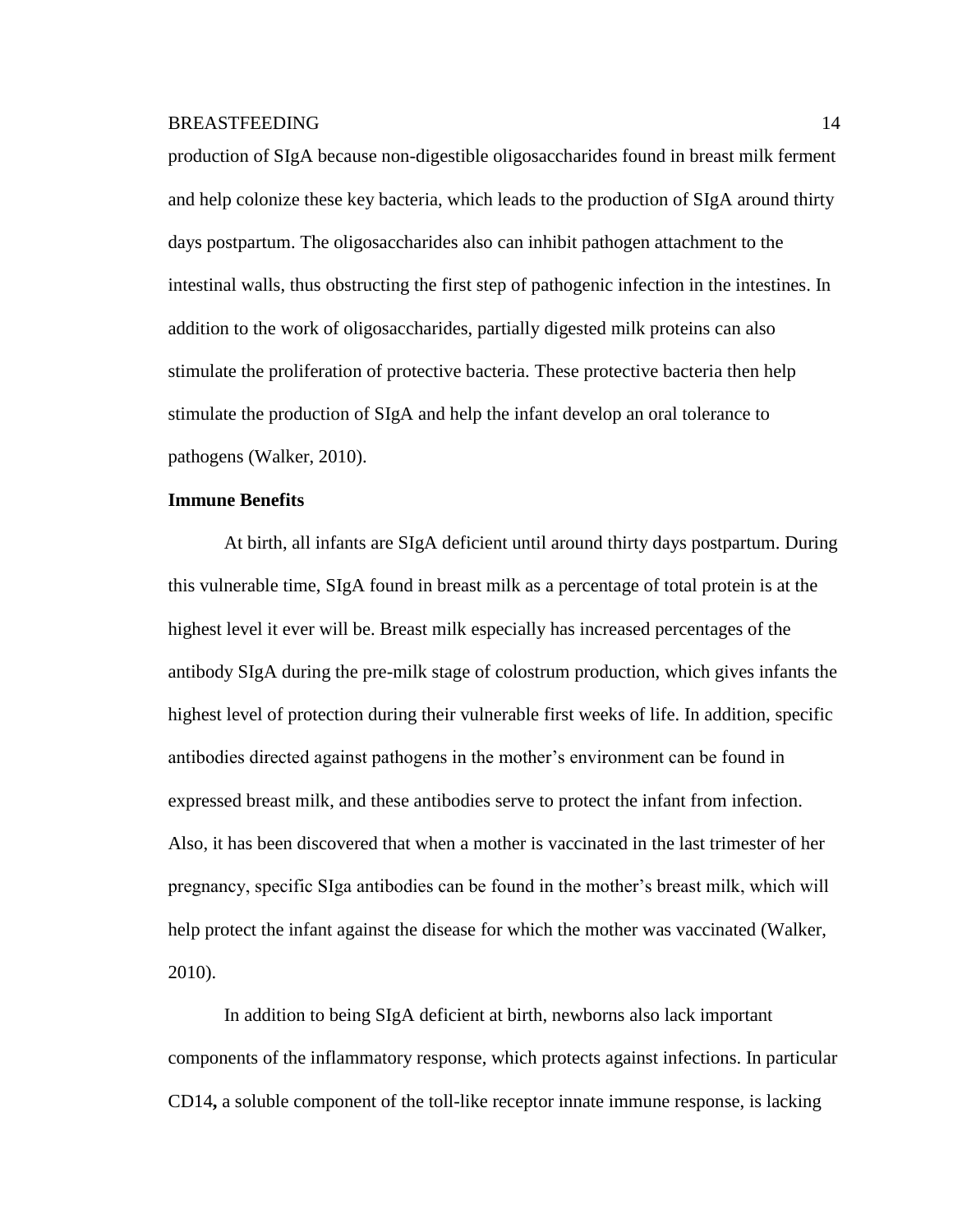in the intestinal secretions of newborns. Fortunately, human breast milk has been found to have high levels of CD14, especially in the colostrum stage of milk production. This means, that if the infant's immature intestines come under pathogenic attack, the infant's body would be able to produce an immune response against the pathogen (Walker, 2010).

Studies have suggested that the mother's lymphocytes may also be transferred to the infant via breast milk. This, in addition to the transfer of cytokines, growth factors, anti-antibodies, the bactericidal milk protein lactoferrin, and other mechanisms contribute to breastfed babies having a greater protection against infections than non-breastfed babies. The antibody SIgA directly protects infants against intestinal infections caused by bacteria such as *Campylobacte* and *Vibrio cholera.* Due to the capacity of breast milk antibodies to prevent microbes from attaching to cellular surfaces and mucosal membranes, it is likely that SIgA also helps protect breastfed babies from urinary tract infections and respiratory infections (Hanson et al., 2009).

# **Allergy Protection**

An allergy is defined as a hypersensitive reaction that is initiated by exposure to a certain substance that causes an immunologic reaction and specific symptoms that are replicable with subsequent exposure. Research shows that breastfed babies may have protection against the development of allergies. Breast milk contains trace amounts of the food proteins that the mother consumed, which could promote tolerance in the infant to the foods the mother ate (Kneepkens & Brand, 2010). Another way breastfeeding could help prevent allergies is that breastfed infants are exposed to less allergens during the first few months of life. They drink breast milk instead of formula containing the prevalent allergens of cow's milk and soy products (Zeretzke, 1998). In addition, formula is harder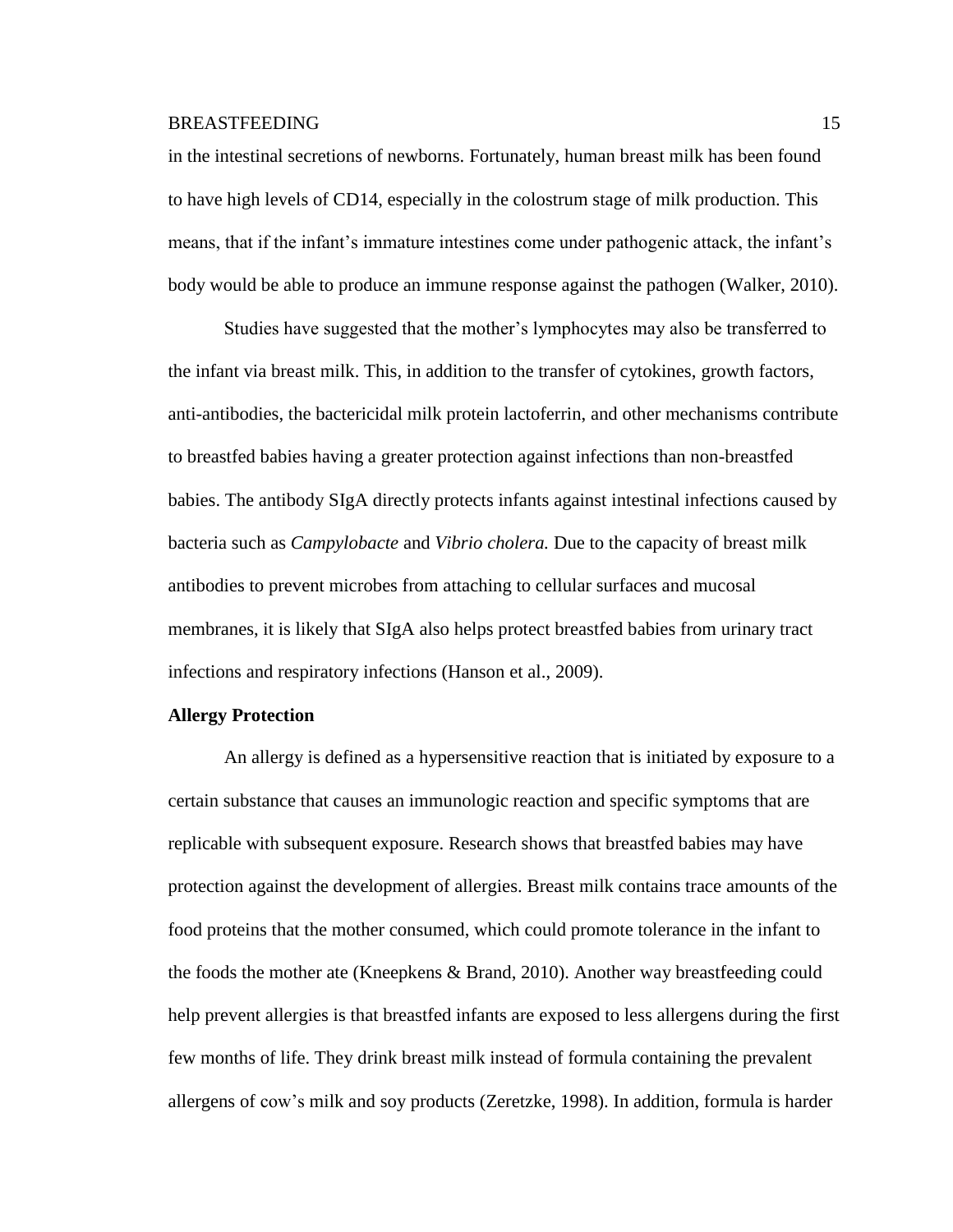to digest than breast milk. The undigested milk proteins can trigger an immune response and allergic reaction, leading to a higher number of allergies found in formula fed infants compared to breastfed infants (Grosvenor & Smolin, 2015).

Factors in human breast milk such as IgA, oligosaccharides, nucleotides and leukocytes can modify the infant's mucosal immune function by controlling the growth of intestinal microbiota and long-chain polyunsaturated fatty acids. Research also shows that a certain type of fatty acids called n−3 fatty acids, have anti-inflammatory and immune regulating features that could lead to the breastfed child having a reduced risk of developing allergies (Kneepkens & Brand, 2010). Furthermore, breastfed babies also may have protection against allergic diseases such as eczema and asthma (Hanson et al., 2009). In the Surgeon General's report on breastfeeding, researchers found a 67% excess risk of asthma in children who were not breastfed when a family history of asthma was present. In children with no family history of asthma, a 35% excess risk factor was associated with being formula fed over being breastfed (U.S Department of Health and Human Resources, 2011).

### **Ear Infections**

Ear infections, or acute otitis media, are a common malady of infancy and childhood. However, infants who are breastfed have lower incidences of this type of infection versus infants who were formula fed. In the Surgeon General's call to action to promote breastfeeding, researchers found that the risk for an acute ear infection was 100% higher among infants who had been exclusively formula-fed in comparison to infants who had been exclusively breastfed during the first six months of life (U.S Department of Health and Human Resources, 2011).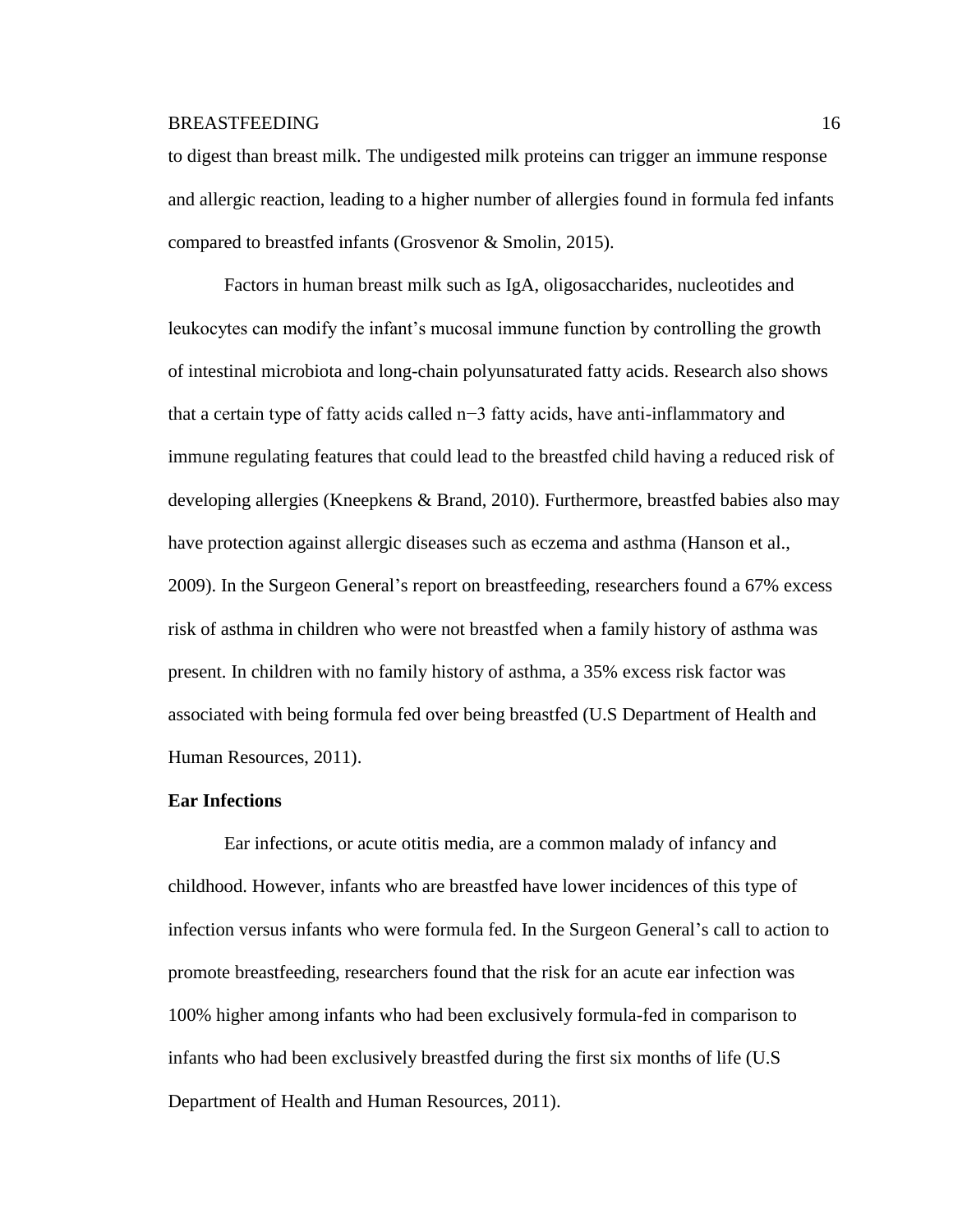Acute otitis media often occurs secondarily to a viral infection of the upper respiratory tract. This leads to dysfunction of the eustachian tubes and microbial colonization of the nasopharynx and the middle ear by pathogens such as *Streptococcus pneumoniae*, *Haemophilus influenzae*, and *Moraxella catarrhalis*. Breastfeeding can help prevent ear infections in infants by the action of maternal antibodies against potential middle ear pathogens. In addition, the maternal antibodies can coat the nasopharyngeal epithelium, creating a protective barrier and preventing bacterial adhesions. New research has also shown that human milk modifies the infant's own humoral immune response to certain otitis media pathogens by stimulating the production of IgG antibodies specific to whole-cell, nontypeable *H. influenzae* and to its surface antigens. This immune response, along with other immune regulating and promoting functions of human milk, may result in breastfed children having protection against ear infections even after they have been weaned from breast milk (Abrahams & Labbok, 2011).

Another potential way in which breastfed infants receive protection against acute otitis media is that breastfeeding has a different physiology than drinking from a bottle. When breastfeeding, there is a strong negative pressure and distinct suck, swallow, and breathing patterns that differ from a child who accepts the milk flow from a bottle. There are different pressure gradients and positioning during bottle-feeding that allow more milk to pool and increase the risk of fluid entering the middle ear. The risk of acquiring an ear infection is further increased if the infant is being fed formula by bottle, as the risks resulting from the lack of immunologic protection are added to the increased risk of milk pooling and differential pressure at the eustachian tube opening, leading to a case of acute otitis media (Abrahams & Labbok, 2011).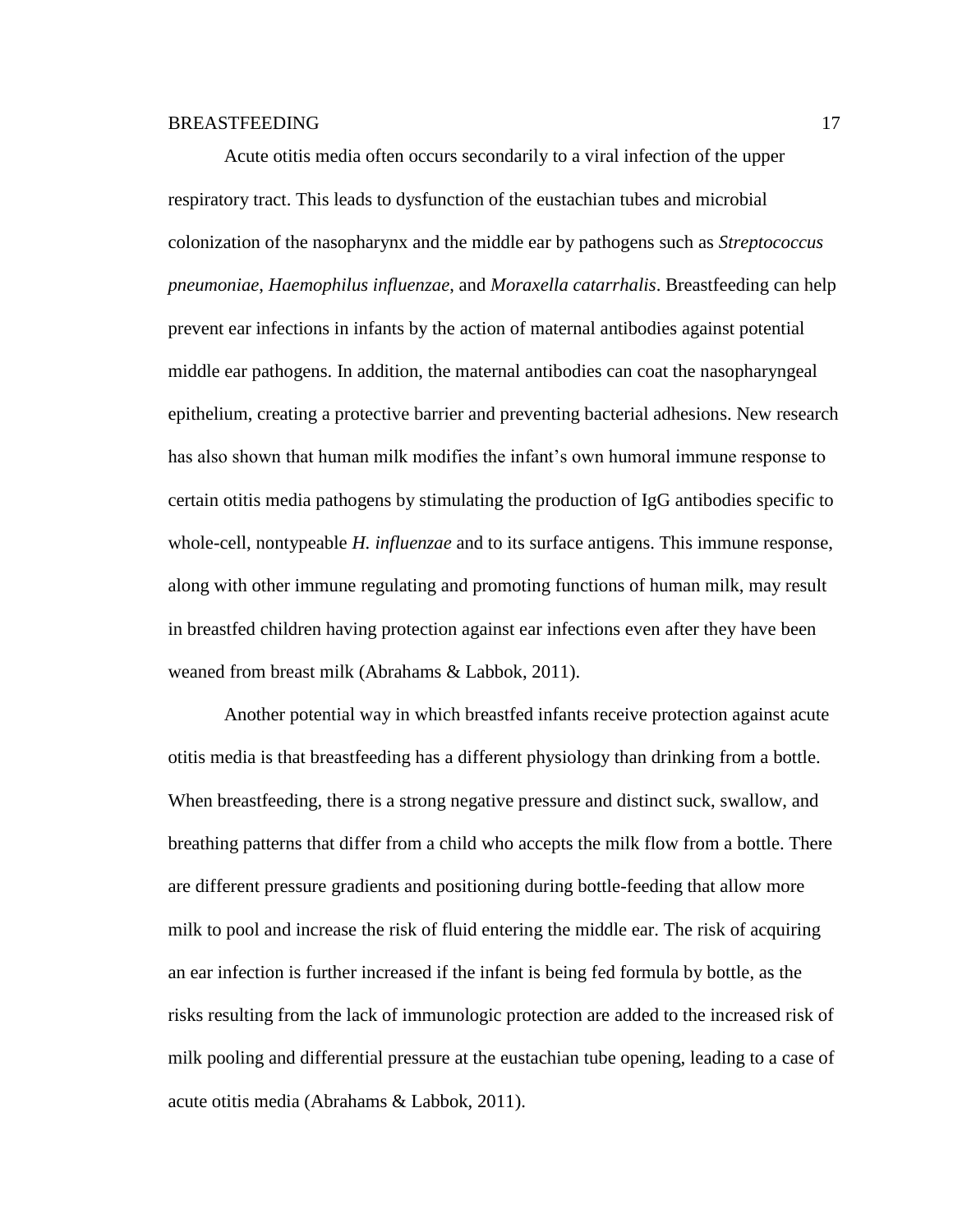### **Obesity**

The Surgeon General's call to action in support of breastfeeding recommended that children be exclusively breastfed for at least the first six months of life to decrease the rate of childhood obesity and other childhood diseases (U.S Department of Health and Human Resources, 2011). Early beneficial feeding practices are crucial for the development of a healthy weight status in young children. Having a healthy weight status as a young child can potentially impact the child's weight status later on in childhood and adolescence and protect against obesity (Moss & Yeaton, 2014).

A study conducted in the *Maternal and Child Health Journal* analyzed data on delaying the introduction of solid foods and breastfeeding and its correlation with decreased cases of childhood obesity. The study found that breastfeeding alone seemed to be a protective factor against obesity, with significantly lower odds for obesity. Lower odds for obesity were also found if introducing solid food was delayed to at least the child's fourth or fifth month of life. The study found that while delaying the introduction of solid food reduced the risk of obesity, breastfeeding further and significantly reduced those risks by nearly one half (Moss  $\&$  Yeaton, 2014). The duration of breastfeeding also impacts the chance of a child developing obesity; with the longer the child is breastfed being associated with a further decrease in obesity odds. In addition, exclusive breastfeeding appears to have a stronger protective effect against obesity in contrast to being combined with formula feeding. The protection against obesity may extend into the teenage years and beyond (CDC, 2007).

Moss and Yeaton (2014) conducted a study, which found that one explanation for decreased obesity rates in breastfed children is that breastfed children learn to self-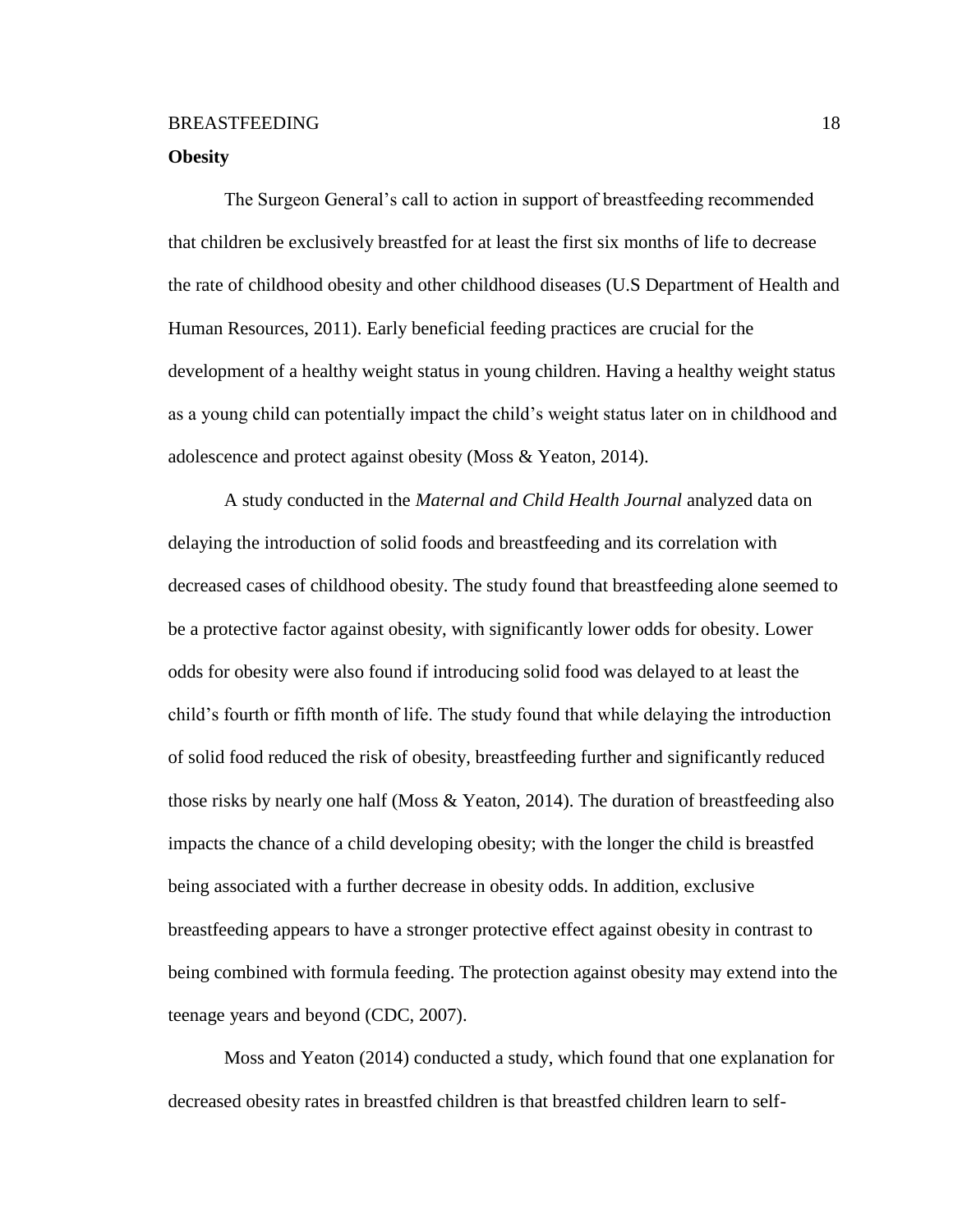regulate appetite control. This self-regulation persists even with the introduction of solid foods. Breastfeeding lets the child control food intake and may lead to children developing and recognizing internal cues that indicate hunger gratification. In contrast, bottle-fed children may overeat because they rely more on their caregiver signals and are encouraged to finish the entire bottle, whether they are already satisfied or not. This could lead to a tendency to overeat that persists into childhood and beyond, leading to the child becoming overweight or obese. In addition, early introduction of solid foods and early termination of breastfeeding can lead to unhealthy habits if the foods introduced are low in nutritional value and high in sugar and fat. Early, unhealthy eating habits in children under the age of two are linked to later unhealthy eating habits throughout the lifespan (Moss & Yeaton). For this reason and many others, it is recommended that children are exclusively breastfed for at least the first six months, and then breastfed with healthy and balanced supplementation with solid food for the next six months of life (American Academy of Pediatrics, n.d.).

An additional reason for the linkage between breastfeeding and decreased obesity is that formula-fed infants have higher plasma insulin concentrations and a prolonged insulin response. High insulin levels stimulate the deposition of fat tissue, which can lead to weight gain, obesity, and an increased risk of type-two diabetes. An additional contributing factor is that the higher levels of protein found in formula may cause more insulin to be released. Leptin levels may also be influenced by breastfeeding and lead to improved appetite inhibition and body fat control in children who have been breastfed (CDC, 2007). A study found that children who had the highest intake of breast milk early in life had more favorable concentrations of leptin in contrast to their fat mass later on in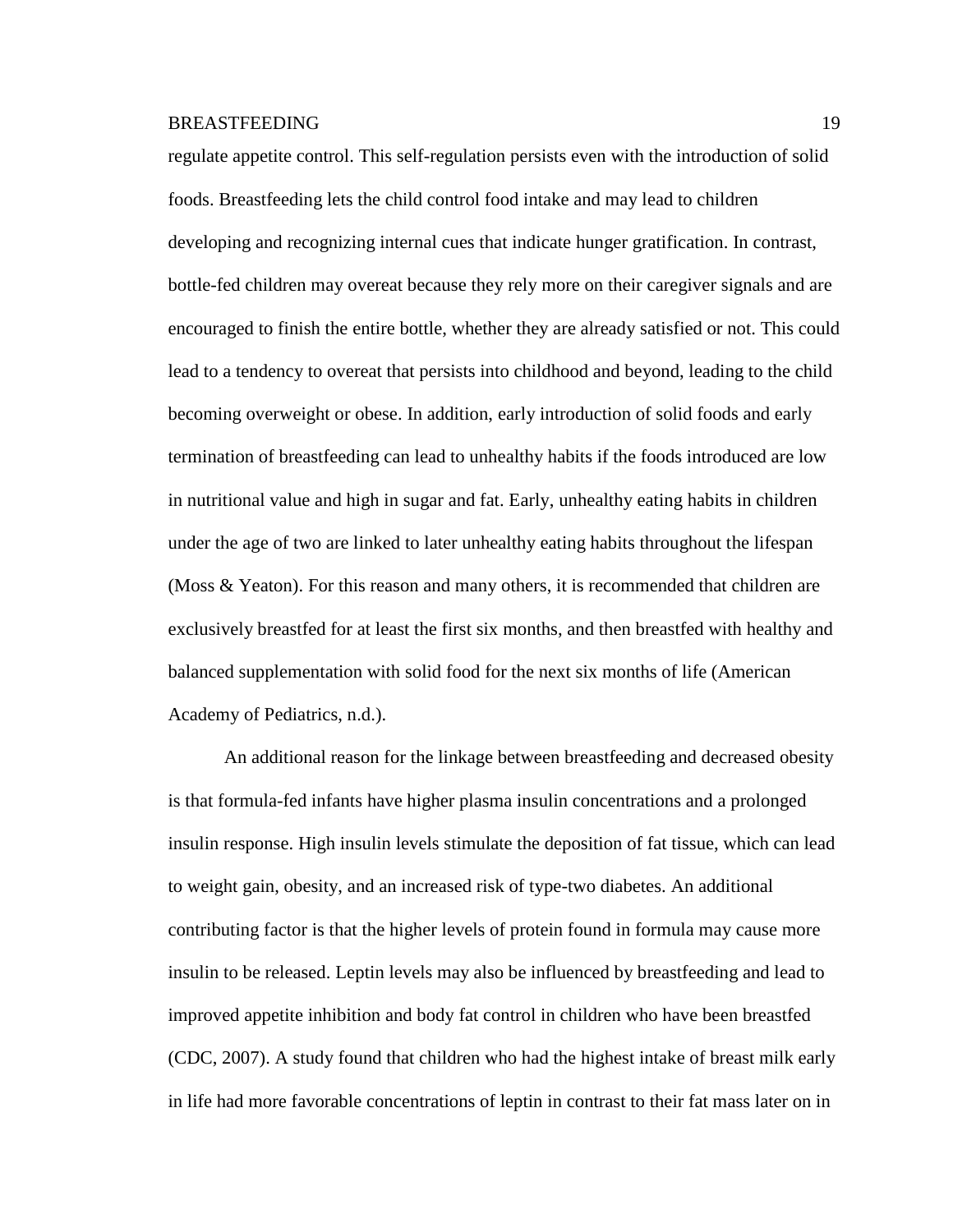life (Singhal et al., 2002). Infants who are breastfed can have a 4% risk reduction of being overweight later on in life for each month that they are breastfed. This is a life-long benefit that breast milk offers infants that formula cannot even come close to replicating. Contrariwise, being formula-fed increases a child's chances of being overweight or obese later on in life, where being breastfed directly decreases the risk (Eglash, Montgomery, & Wood, 2008).

#### **Sudden Infant Death Syndrome**

Sudden infant death syndrome (SIDS) is when a child under the age of one unexpectedly dies in his or her sleep and upon investigation and autopsy, no medical cause for the death can be found. Current recommendations to prevent SIDS are that infants should be put to sleep on their backs with no extra blankets, pillows, or stuffed animals in the crib. Parents should not smoke around their infants, or smoke while pregnant, and the child should be put to sleep on a firm mattress. Additionally, many studies have shown that breastfeeding may serve as a protective factor against SIDS (Young, Watson, Ellis, & Raven, 2012).

One protective factor against SIDS seems to be an infant's ability to be easily aroused from sleep. It has been shown that smoking in the home negatively affects an infant's arousal and thus increases the child's chance of dying from SIDS. In addition, sleeping in the prone position also decreases the infant's ability to be aroused from sleep. One reason why breast milk may help protect an infant against SIDS is that babies who are breastfed are exposed to higher levels of DHA through their mother's milk. Postmortem studies showed that formula-fed infants who died from SIDS had significantly lower levels of DHA in the frontal lobes of their brains then breastfed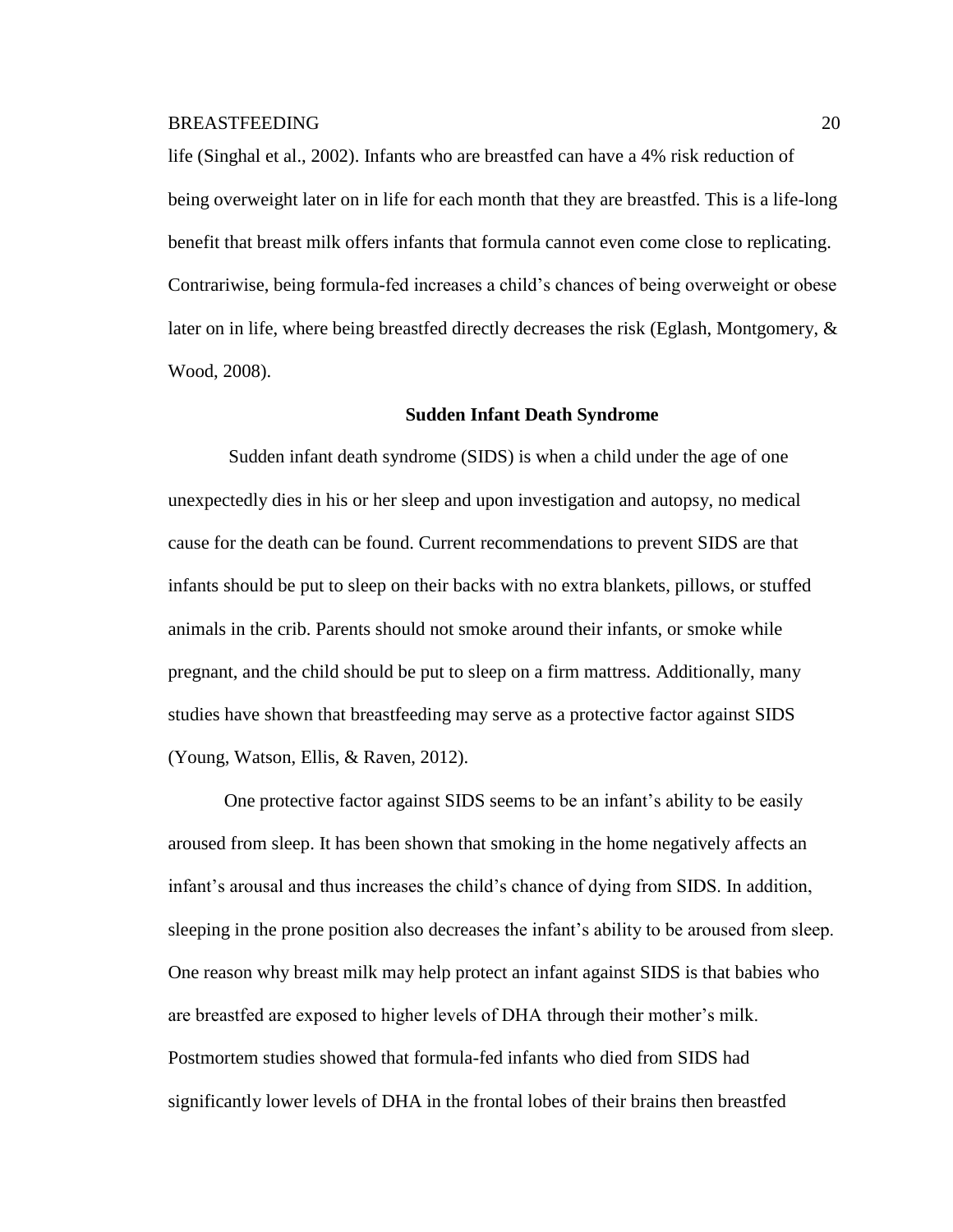infants. DHA is a long chain fatty acid that is concentrated in neural tissue and can help predict infant development. Higher concentrations of DHA have been associated with more mature patterns of infant sleep. Enhanced infant brain neuron functioning may be a benefit of breastfeeding as demonstrated by the discovery that breastfed babies have superior visual-induced acuity when compared to formula fed infants (Adamson, Ferens, Horne, Parslow, & Watts, 2004).

The study conducted in the *Archives of Disease in Childhood: Fetal and Neonatal Edition,* revealed that breastfed babies are more readily aroused from sleep than nonbreastfed babies. The study had forty-three full-term infant participants, and examined the levels of arousability in the breastfed infants and formula fed infants throughout their first six months of life. The study showed that breastfed infants were more easily aroused at two to three months of age in contrast to the formula fed infants. This age correlates with SIDS peak incidence times, and breastfeeding during these crucial months could decrease infants' chances of dying from SIDS (Adamson et al., 2004).

A meta-analysis study conducted in 2011 by Hauck and colleagues addressed the relationship between breastfeeding and decreased SIDS rates. Eighteen case-controlled studies were included and the researchers examined the relationship between any amount of breastfeeding and decreased SIDS rates. For babies who received any quantity of breast milk for any duration the univariate summary odds ratio was 0.40 (95% Confidence Interval (CI): 0.35-0.44) and the multivariable summary odds ratio was 0.55 (95% Cl: 0.44-0.69). The univariable summary odds ratio for exclusive breastfeeding of any duration of breastfeeding was 0.27 (95% Cl: 0.24-0.31). Hauck and his colleagues concluded that while exclusive breastfeeding offered the most protection against SIDS,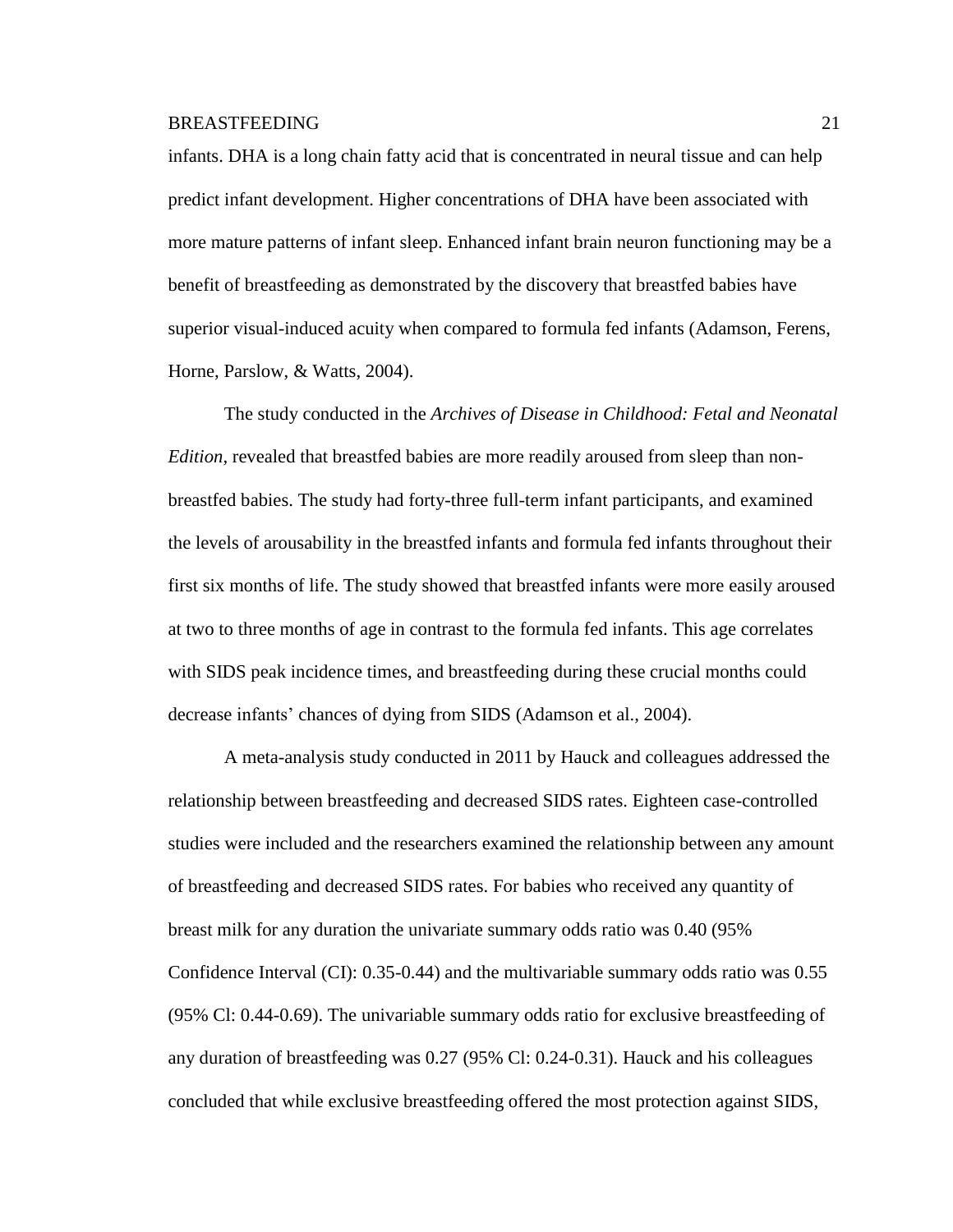breastfeeding of any duration and any quantity still provided some protection against SIDS (Hauck et al., 2011). In the Surgeon General's call to action in support of breastfeeding, for SIDS, an excess risk of 56% was identified for infants who were never breastfed (U.S Department of Health and Human Resources, 2011).

### **Preterm infants**

Approximately 14% of infants born in the United States are admitted into a neonatal intensive care unit (NICU) after birth and research has shown that human breast milk can be beneficial to preterm babies in several ways. Breast milk improves the preterm infant's host defenses, leads to enhanced digestive capabilities, facilitates gastrointestinal development, and helps the infant have a greater chance of healthy neurodevelopment. In addition, the infant can benefit from the mother being more psychologically and physically healthy due to her decision to breastfeed her preterm infant (Wight, 2015). In December 2015, Nancy Wight said:

Human milk is more than nutrition; it is medicine for both the infant and his mother: the milk for the infant, and the provision of it for his mother. Breastfeeding should be considered a health care issue, not just a lifestyle choice. (p.840).

Human breast milk intake decreases a NICU infant's chances of becoming septic or acquiring other dangerous infections. One way by which this benefit occurs is through the enteromammary system. When the mother of a baby in the NICU is exposed to her infant's environment and potential pathogens by skin-to-skin contact with her preterm baby, it can induce the mother's immune system to make specific antibodies against the nosocomial pathogens threatening the health of her infant. These specific antibodies are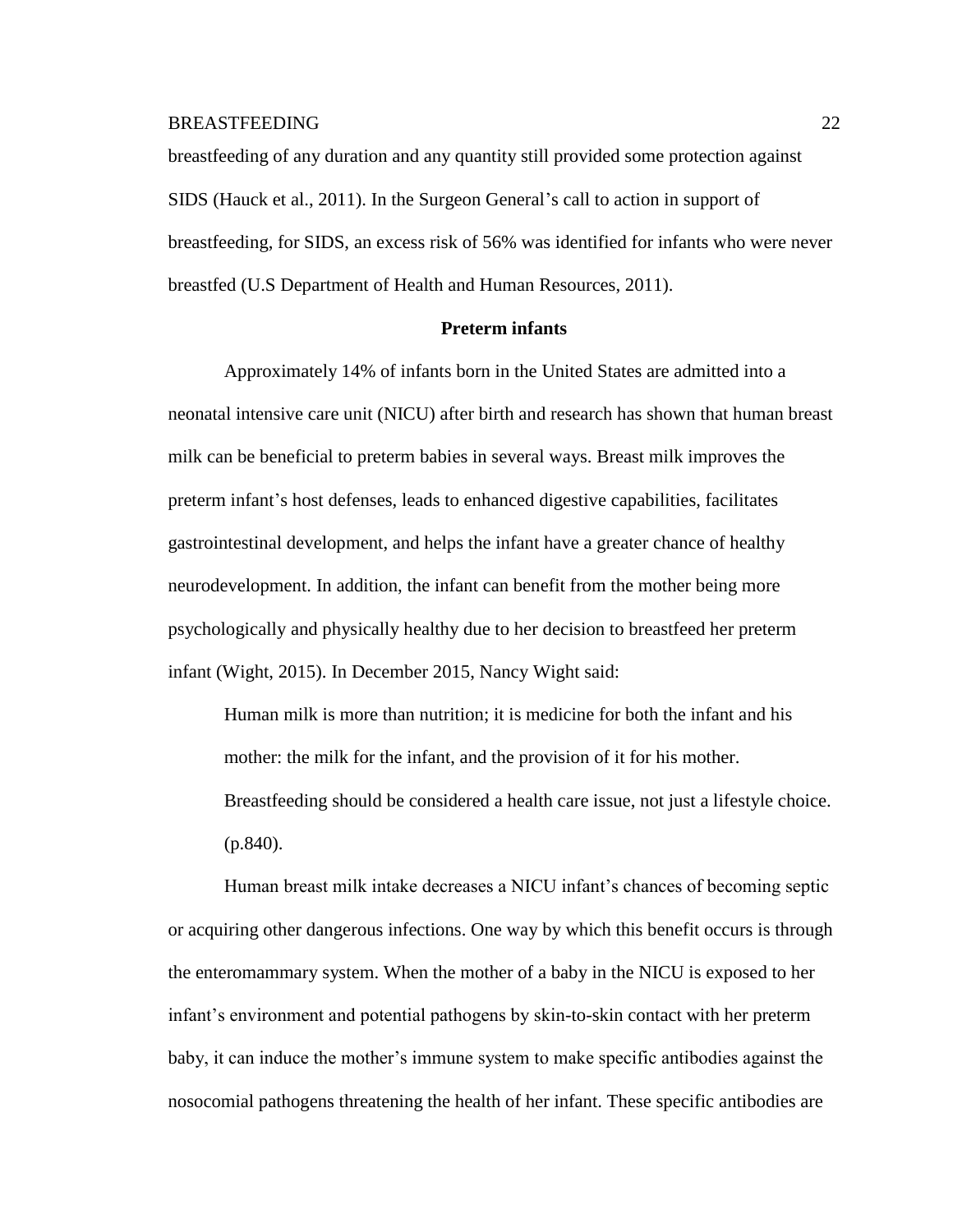then transferred to the preterm infant via their mother's breast milk and provide substantial protection against hospital-acquired infections. Skin-to skin contact highly correlates with a mother's ability to produce milk and can lead to decreased cases of necrotizing enterocolitis (NEC), late-onset sepsis, chronic lung disease, retinopathy of prematurity, and overall can decrease the infant's length of stay in the NICU (Wight, 2015).

The promotion of healthy gut microbiota is influenced by an infant's mode of delivery into the world. Babies born via cesarean section, which is common for NICU infants, are not exposed to the bacteria in the mother's birth canal and have different bacteriologic patterns than infants born vaginally. For this reason, these infants can also greatly benefit from being breastfed in order to help colonize the digestive tract with beneficial bacteria. Benefits can be long-term and lead to decreased hospital readmissions and respiratory infections within the first year. Also, breastfed NICU babies, like full-term babies, have decreased cases of ulcerative colitis, Crohn's disease, and allergies in comparison to formula-fed infants (Wight, 2015).

It has been shown that human breast milk is specifically tailored to each infant's individual needs, which is especially beneficial for NICU infants. The milk produced by a mother who delivered preterm is different from milk produced by a mother who delivered full-term in that preterm milk uniquely provides for the increased nutritional needs of a premature infant. Preterm milk has increased percentages of total protein, nitrogen, immune proteins, total lipids, medium-chain fatty acids, total energy, and some vitamins and minerals. Also, preterm milk in comparison to full-term milk has higher concentrations of growth factors, hormones, immunoglobulins, epidermal growth factors,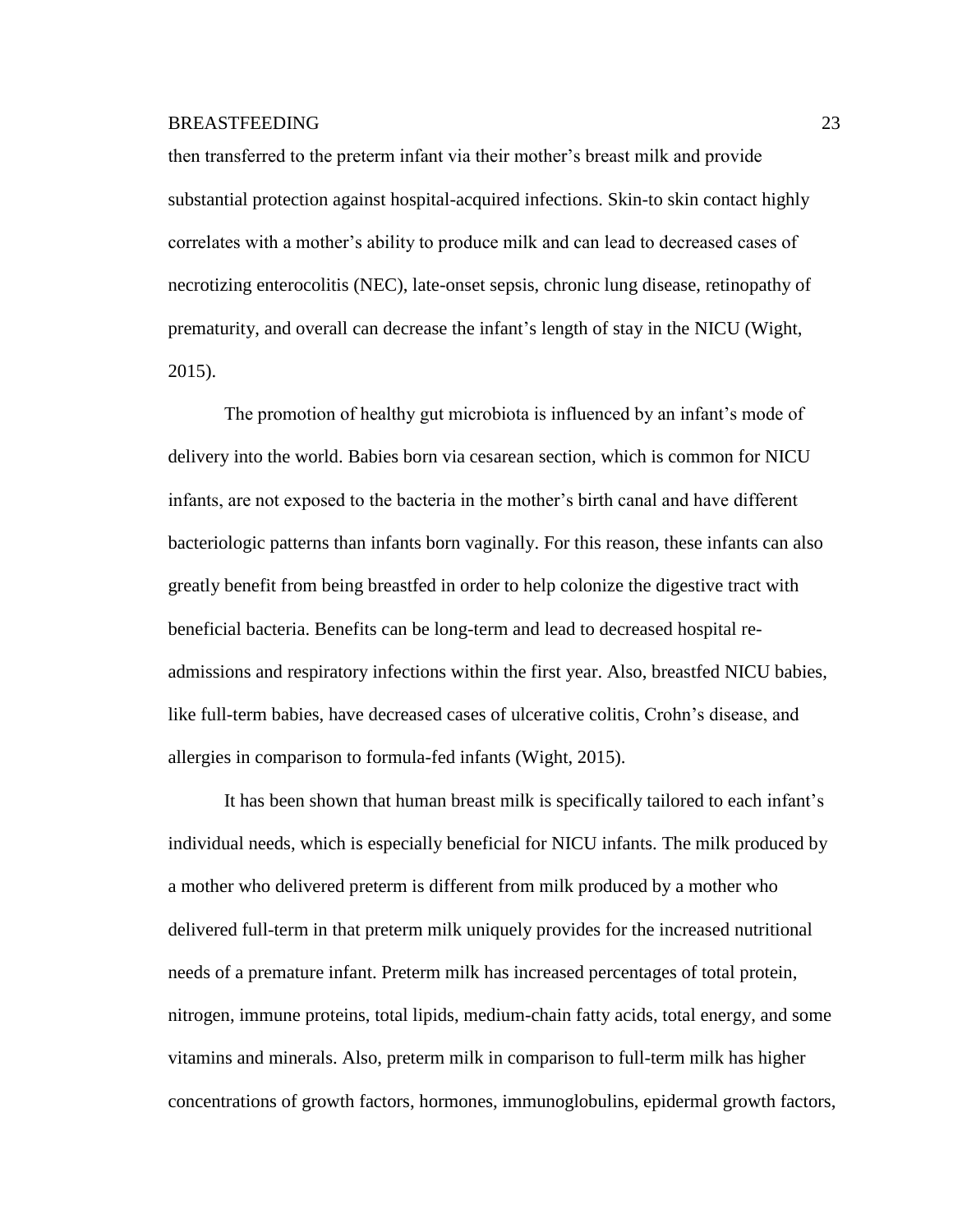anti-inflammatory factors, and immunomodulators. As with full-term milk, nutrient and immunological factors decrease as the lactation process continues (Wight, 2015).

Studies have shown that human milk intake by NICU infants can positively impact the child's IQ (Wight, 2015). A long-term large cohort study looking at neurodevelopment and performed by Vohr et al (2007), discovered that there is a dosedependent relationship between the quantity of human milk feedings during the NICU stay and the infant's neurodevelopmental outcome at eighteen and thirty months of age. This finding was consistent even when adjusted for multiple cofounders. The result of the study was that for each 10 ml/kg/day increase in human milk consumption over the NICU stay, the infant's mental development index score increased by 0.53 points. Also, the psychomotor development index score increased by 0.63 points and the total behavior rating scale percentile score increased by 0.82 points (Vohr et al.).

### **Necrotizing Enterocolitis**

NEC commonly occurs in preterm babies in the NICU and is a multifaceted illness that is not completely understood. NEC has a sudden onset and is the most common cause of infant mortality and morbidity in the NICU. An inflammatory cascade set off by hypoxia in utero or sepsis is thought to precipitate NEC and causes the intestinal mucosa to become necrotic. Further mucosal breakdown causes more severe NEC and can lead to worse sepsis and death. The most prevalent risk factor for NEC is prematurity; the more premature an infant is, the higher the risk for NEC (Gephart, McGrath, Effken, & Halpern, 2013). Breast milk can offer protection against NEC presumably by the oligosaccharides forming a protective coating over the mucosa of the intestines (Wight, 2015). A trial of formula-fed versus breastfed NICU infants found that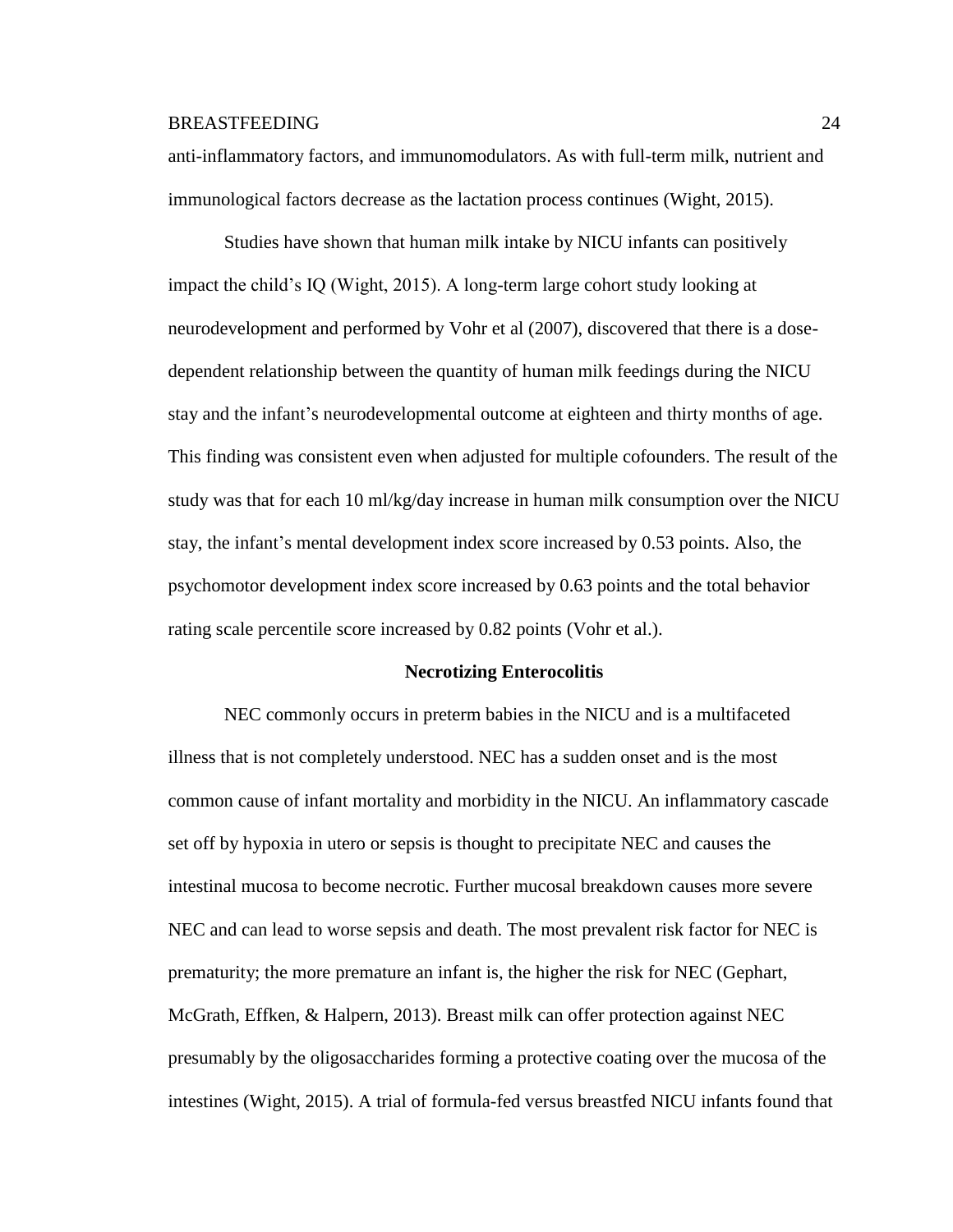infants fed breast milk were six to ten times less likely to develop NEC than those fed formula. Babies fed a mixture of formula and breast milk were three times less likely to develop NEC. In addition to oligosaccharide protection, epidermal growth factor can also be found in breast milk; this is a compound that limits ileal damage from bile acids and has been shown to be protective against NEC. This protective factor is present in breast milk but not in formula (Gephart et al., 2013). A different study performed by Evenhouse and Reily found that infants fed formula and breast milk have a 50% lower risk of developing NEC than infants fed solely formula. In contrast to exclusively breastfed infants, infants fed both formula and breast milk are twice as likely to develop NEC (Evenhouse & Reily, 2005). These studies show that any quantity of breast milk can be beneficial, but a higher quantity will give greater benefits and offer the maximum level of protection against NEC.

### **Maternal Benefits**

While breastfeeding is primarily for the benefit of the growing infant, research has shown that the breastfeeding mother may also receive some benefits by choosing to breastfeed her child. Mothers who breastfeed have decreased chances of contracting certain reproductive cancers such as breast cancer and ovarian cancer. Other long-term benefits include decreased incidences of diabetes, obesity, and cardiovascular disease. Short-term benefits for the breastfeeding mother include decreased chances of a postpartum hemorrhage and faster postpartum weight loss. Exclusive breastfeeding can also be a natural form of birth control, by delaying ovulation and the return of the mother's menstrual cycle. In addition, breastfeeding helps facilitate bonding between the mother and child. Breastfeeding mothers also have fewer cases of postpartum depression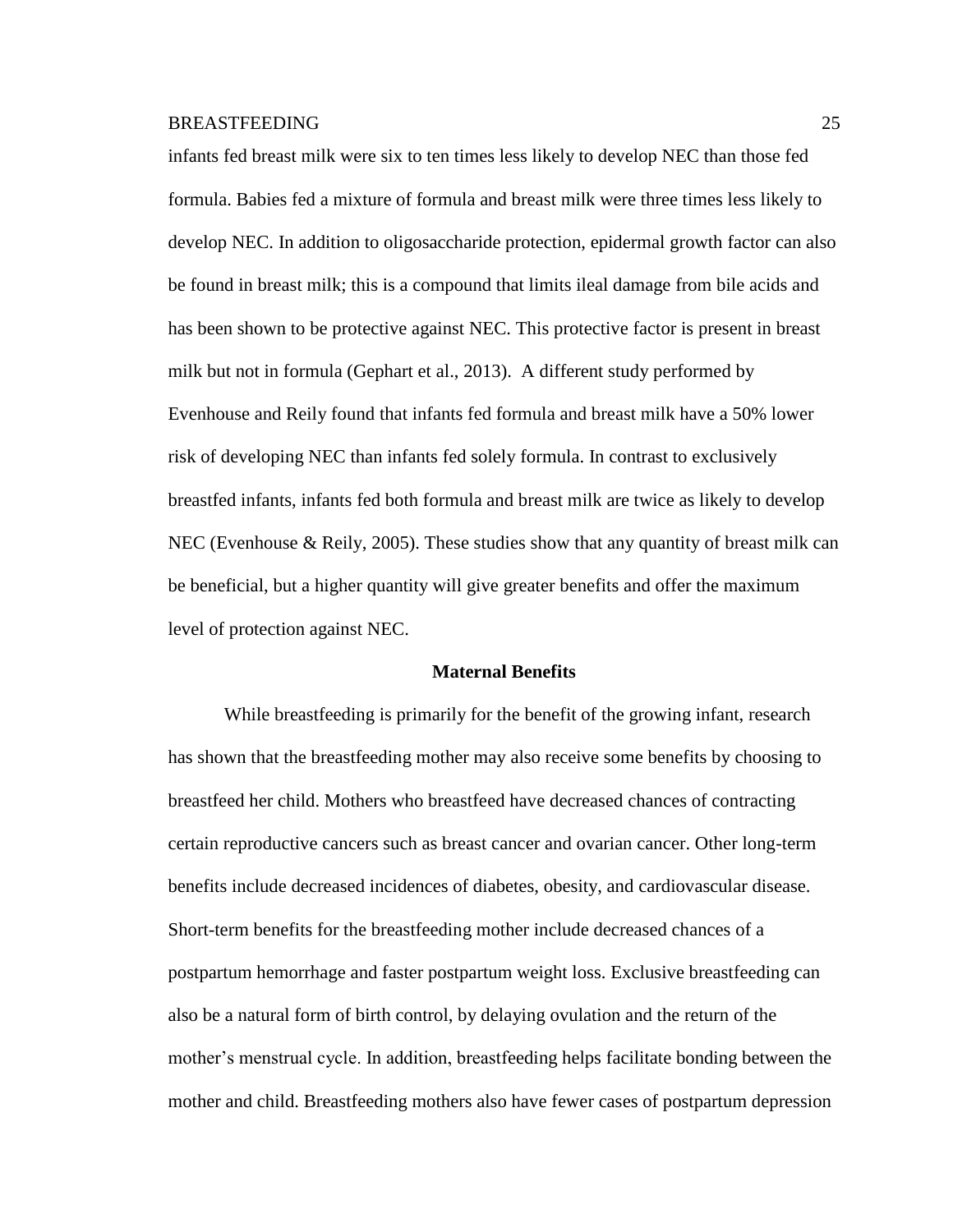(Davidson et al., 2011). The act of breastfeeding goes beyond just supplying a nutritious meal for the infant. In October, 2011, Tonse Raju said:

An infant suckling at his or her mother's breast is not simply receiving a meal, but is intensely engaging in a dynamic, bidirectional, biological dialogue. It is a process in which physical, biochemical, hormonal, and psychosocial exchange takes place, designed for the transfer of much needed nutrients, as well as building a lasting psychosocial bond between the mother and her infant. (p. 257)

### **Breast Cancer**

There are multiple factors, both modifiable and non-modifiable, that contribute to a woman developing breast cancer. These factors include a woman's age, menstrual history, childbearing history, genes, use of hormone therapies, and socioeconomic and physical environment considerations. Of these factors, breastfeeding is a modifiable factor that can potentially provide some protection against developing breast cancer. While the data sets are not completely consistent, most studies do agree that an extended period of breastfeeding during a woman's lifetime can reduce the risk of breast cancer (Pechlivani & Vivilaki, 2012). In developed countries, where women either never breastfeed or breastfeed only for a short duration, there are higher incidences of breast cancer. This observation led to speculation by researchers that the duration of breastfeeding may correlate with protection against breast cancer, with the longer a woman breastfeeds associated with the highest level of protection against breast cancer (Godfrey & Lawrence, 2010).

A meta-analysis study with 147,275 women participants, combined forty-five studies published through 2001 and calculated a 4.3% (95% CI 2.9-5.8) reduction in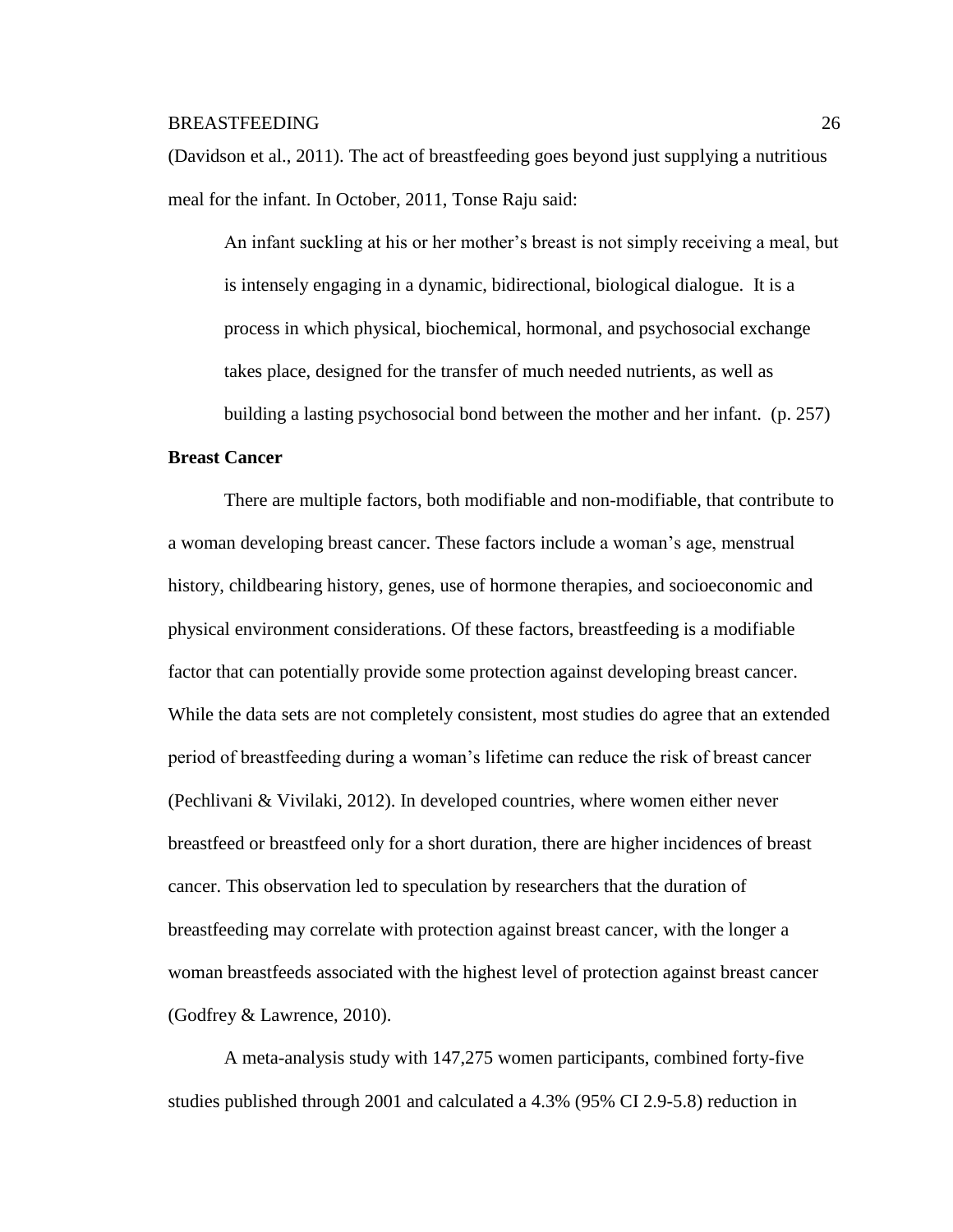breast cancer for every year of breastfeeding. A separate meta-analysis revealed a 28% decreased risk of breast cancer in women who breastfed longer than 12 months. These studies show that there is a dose-dependent relationship between breastfeeding and lower incidences of breast cancer (Eglash et al., 2008). Therefore, it is beneficial for both the mother and the infant to continue breastfeeding throughout the first year of the infant's life and even beyond if mutually desirable for the child and mother.

### **Ovarian Cancer**

Not only can breastfeeding help lower the mother's risk of acquiring breast cancer, but it also may offer some protection against developing ovarian cancer. Epithelial ovarian cancer is the second most common cause of gynecological cancer mortalities worldwide and was the cause of 4.2% of female deaths in 2008 (Luan et al., 2013). The Agency for Healthcare Research and Quality did a meta-analysis on nine separate studies that examined the relationship between ovarian cancer and breastfeeding, and this study found a 21% (95% CI 9-32) reduction in the risk of ovarian cancer in comparison to woman who had never breastfed (Eglash et al., 2008). A different metaanalysis looking at epidemiologic studies found that a woman who had breastfed at some point in her life had an almost 24% reduction in ovarian cancer risk compared to a woman who had never breastfed. Furthermore, results of dose-response analysis suggested that the risk of ovarian cancer decreased by 8% for each five-month increase in total breastfeeding duration. Resembling the link with breastfeeding and breast cancer reduction, it appears that the longer a woman breastfeeds, the greater her chances are of remaining cancer-free throughout her life (Luan et al., 2013).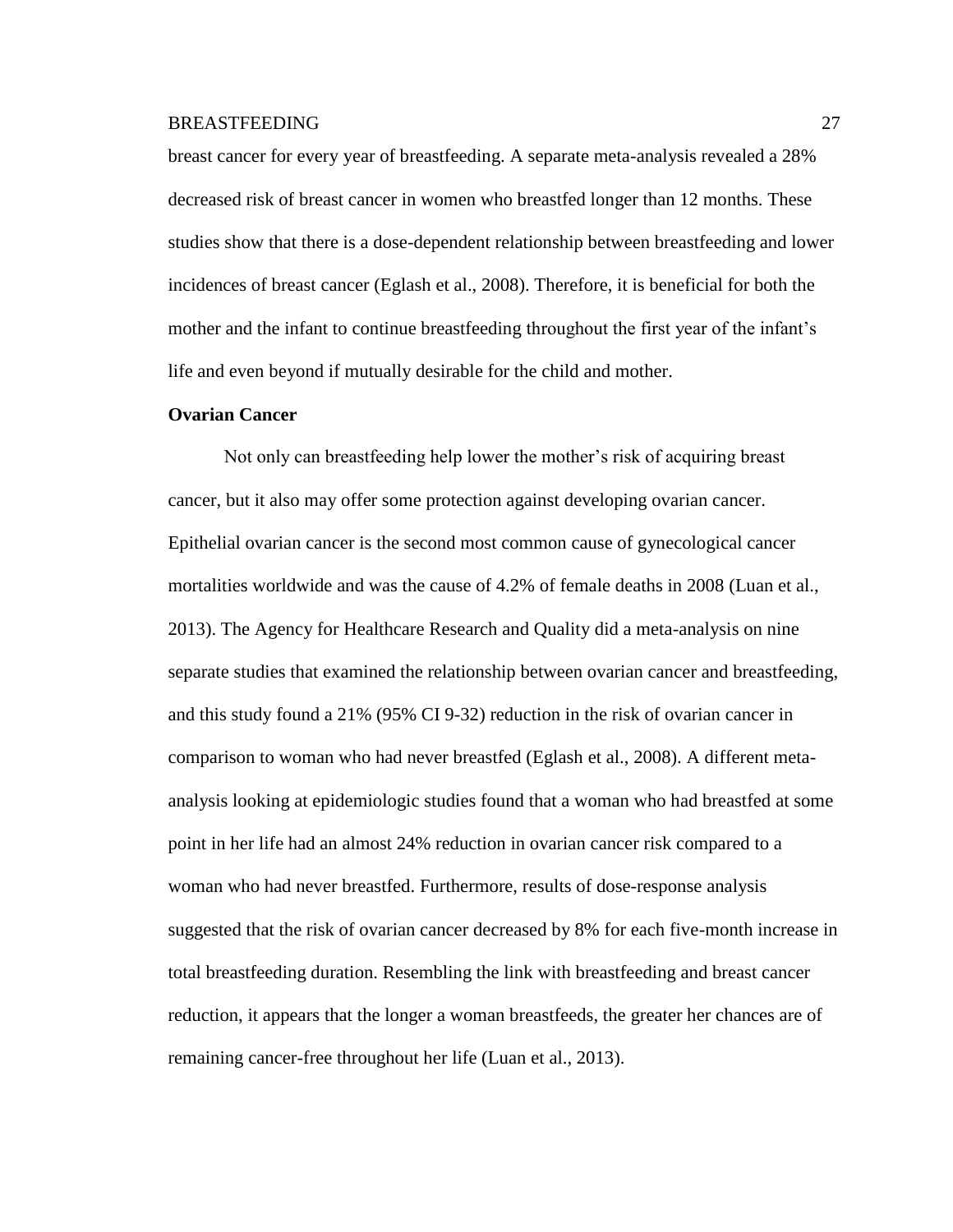### **Weight Loss**

Many mothers are concerned about the weight they gained during pregnancy, and after the baby is born they are eager to return to their pre-pregnancy appearance and weight. A maternal benefit of breastfeeding is that it is linked to increased maternal postpartum weight loss. A randomized controlled trial study conducted by Nommsen et al found greater maternal weight loss with exclusive breastfeeding than with partial breastfeeding. Pregnancy is associated with accumulation of fat stores and harmful changes in glucose and lipid metabolism. It has been hypothesized that lactation plays a role in resetting maternal metabolism after pregnancy, which also decreases a woman's chances of acquiring metabolic diseases later on in life. Studies have provided evidence that lactation is a modifiable risk factor for maternal metabolic disease because lactation is associated with favorable changes in adiposity, glycemic control, and lipid homeostasis that persist after the baby has been weaned (Stuebe & Rich-Edwards, 2009).

# **Oxytocin**

Oxytocin is a hormone produced by the hypothalamus and stored in the posterior pituitary gland. This hormone has several functions that benefit the postpartum mother through the action of breastfeeding, which include increased maternal bonding with the newborn and decreased chances of a postpartum hemorrhage. Oxytocin is responsible for the milk ejection, also known as the let-down reflex. Oxytocin acts by stimulating contraction of the myoepithelial cells surrounding the alveoli and ducts of the breasts. The contraction of the myoepithelial cells enables milk transport and ejection from the breast. Tactile stimuli to the nipples can cause this neuroendocrine reflex. In addition,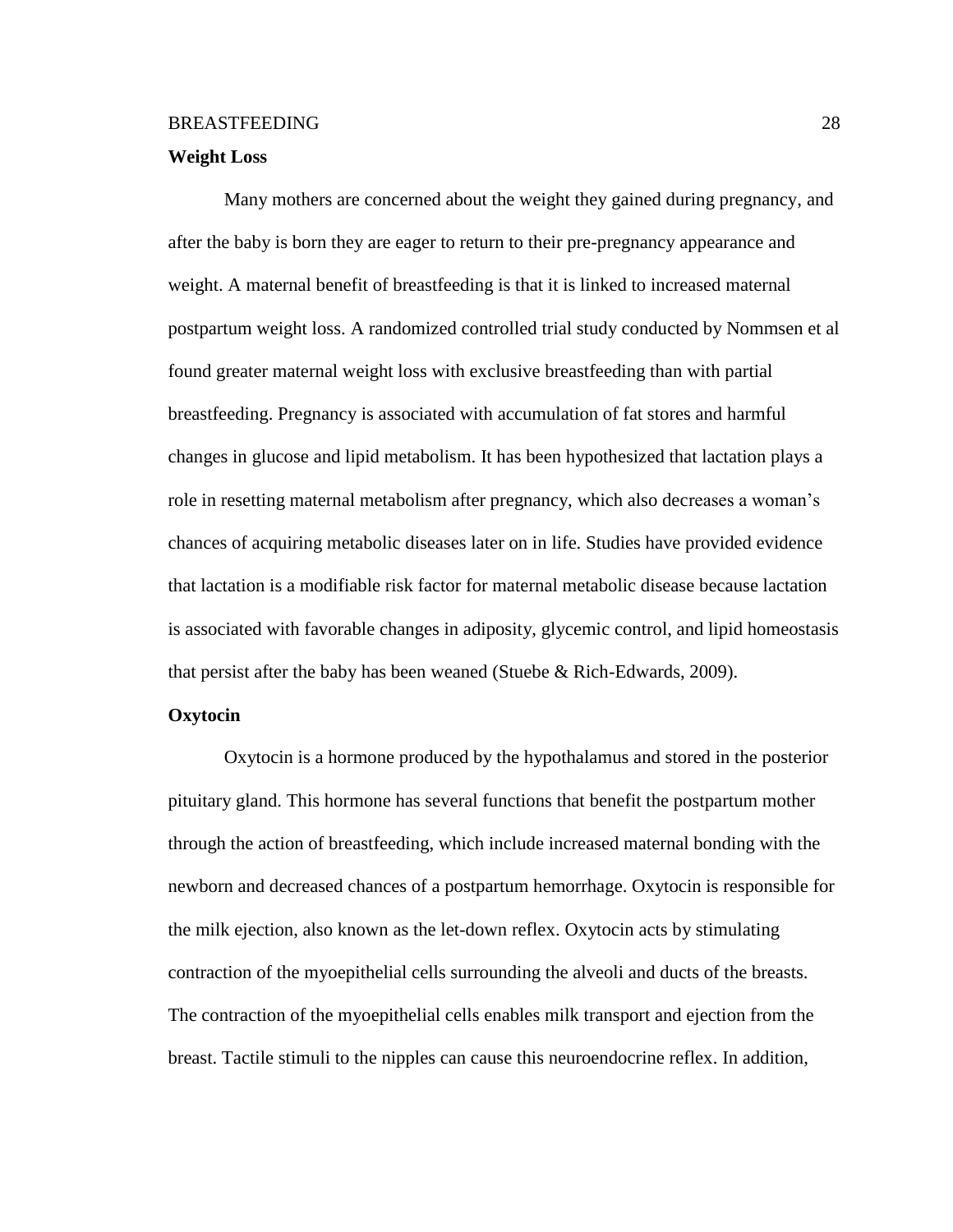mothers often experience the let-down reflex whenever they see their infant, hear the cry of their infant, or even just think of their baby (Eglash et al., 2008).

Postpartum hemorrhage is responsible for the majority of maternal morbidity and mortality worldwide. Oxytocin release causes uterine contractions, which decreases blood loss and can result in a decreased postpartum hemorrhage risk. In underdeveloped countries, this has important implications, as breastfeeding and the release of oxytocin can cause uterine contractions and stop a potential hemorrhage when artificial oxytocin, known as Pitocin is unavailable. Furthermore, in developed countries where Pitocin is commonly used in the third stage of labor, breastfeeding could be considered an alternative to this medication in low-risk patients (Abedi, Jahanfar, Namvar, & Lee, 2016).

It is common for new mothers to feel slightly depressed after giving birth due to the rapid change in hormones that occurs immediately after the baby is born. This condition is commonly referred to as baby blues. However, the hormone oxytocin can help decrease these feelings and aids in facilitating the bond between mother and child. Lactation is associated with a mitigated stress response, involving cortisol and the lactogenic hormones oxytocin and prolactin. These hormones seem to have both an antidepressant and anxiolytic effect on the nursing mother (Godfrey & Lawrence, 2010). **Bonding**

The term bond refers to the emotional connection of the mother to her infant and oxytocin is a powerful hormone that helps a mother bond with her child (Else-Quest, Hyde, & Clark, 2003). When an infant suckles at his mother's breast, this hormone is released causing more milk to be ejected. The surge of oxytocin throughout the mother's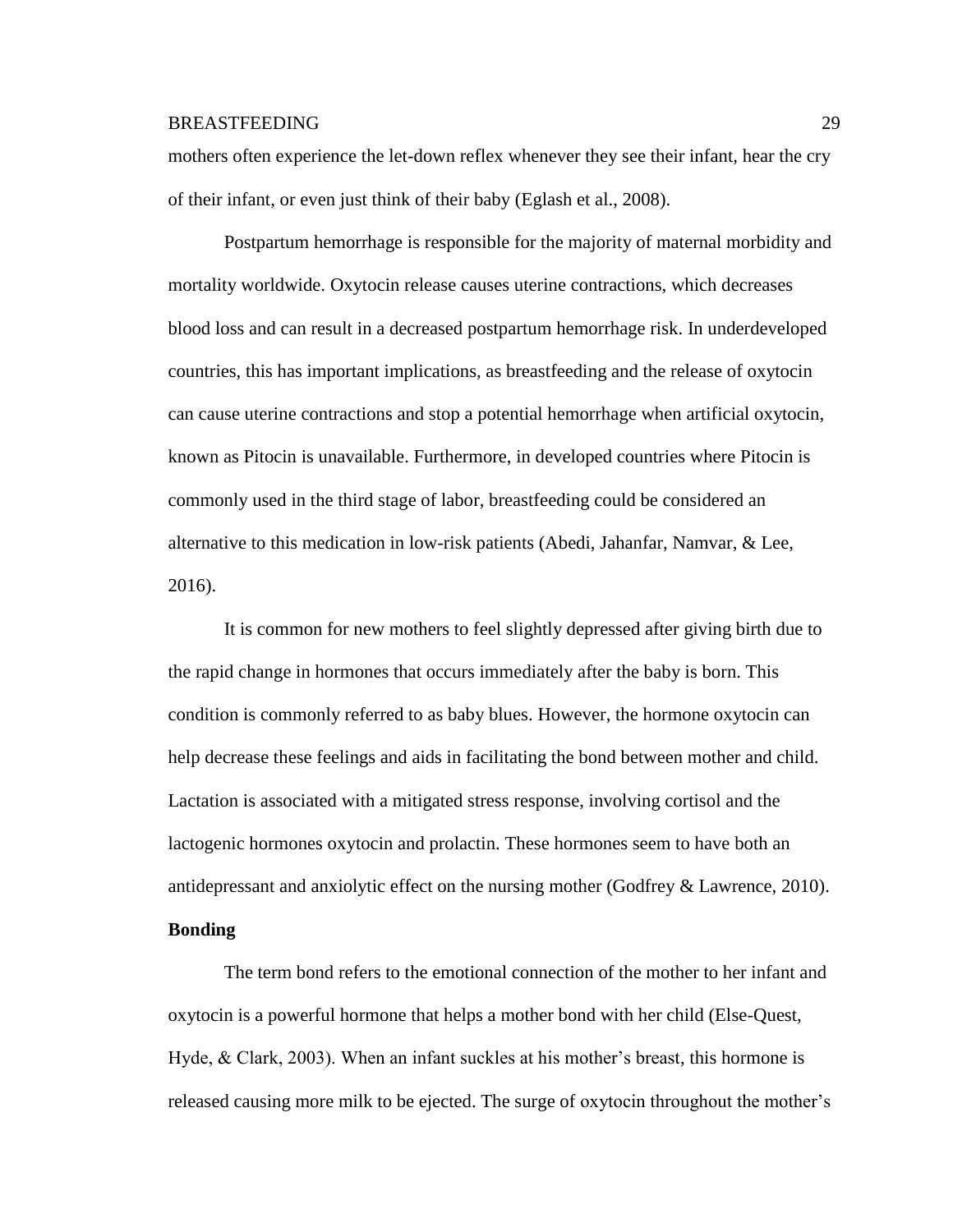body results in feelings of closeness and affection for her newborn (Godfrey & Lawrence, 2010). Maternal oxytocin increases parasympathetic activity and decreases anxiety, resulting in enhanced bonding. It is likely that when a mother feels a stronger bond to her infant, she may be more responsive to her infant's needs and a more sensitive caregiver, resulting in a higher quality mother-child relationship. The immediate postpartum period is a sensitive time for maternal- infant bonding. Oxytocin levels are at their highest, and this is a crucial time to initiate breastfeeding. The skin-to-skin contact that occurs during breastfeeding can improve maternal affect and reduce anxiety. Further research has shown that breastfeeding mother-infant couplets spend significantly more time in mutual gaze during feedings than do bottle-feeding mother-infant couplets. Breastfeeding not only provides for the infant's nutritional needs, but as many women have reported, it is an enjoyable and emotionally benefitting experience that mother's share with their infants (Else-Quest et al., 2003).

## **Long-Term Health Benefits**

In addition to offering short-term maternal benefits, breastfeeding also has longterm maternal benefits that can increase a woman's chances of having a longer and healthier life. This, in turn, also positively impacts the baby by having a mother who is healthy and able to provide appropriate care. Breastfeeding is associated with a decreased risk of developing type two diabetes mellitus. As with many of breastfeeding's benefits, this risk reduction is dose dependent. A longer duration of breastfeeding is positively correlated with a decreased risk of developing type two diabetes mellitus. It is theorized that lactation may decrease diabetes risk in women with no history of gestational diabetes by improving glucose homeostasis. In addition, the reduction of diabetes incidences may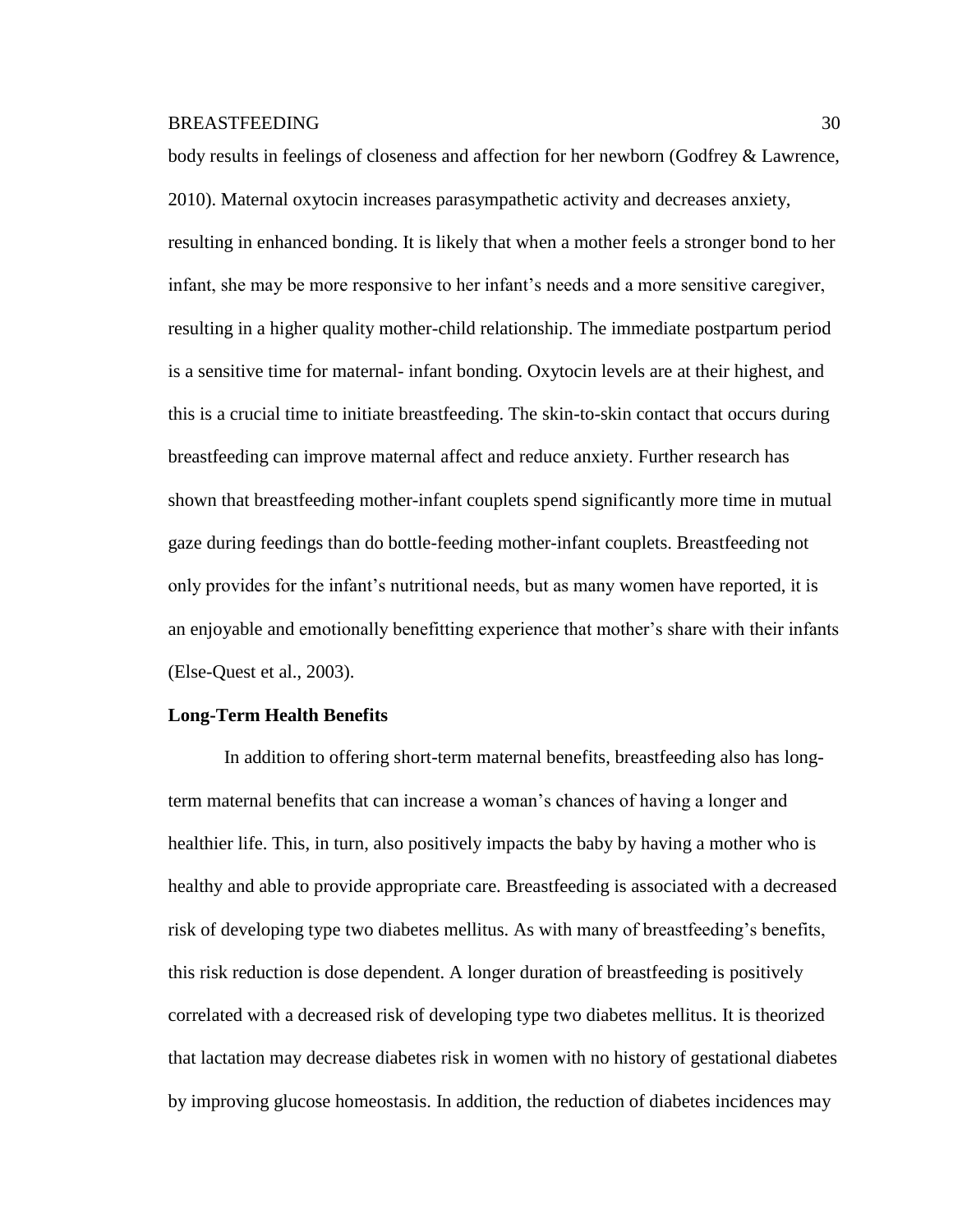also be explained by the related reduction in obesity rates in women who breastfeed. Breastfeeding women lose weight at a more rapid pace after giving birth than nonbreastfeeding mothers, and women who breastfeed have lower incidences of obesity later in life. And while it appears that there is no evidence showing breastfeeding lowers the risk of diabetes for women who had gestational diabetes, it also causes no harm and is beneficial for these women for a plethora of other reasons (Godfrey & Lawrence, 2010).

Research also shows that women who breastfeed for a lifetime total of two years or more have a 37% lower risk of developing coronary heart disease. Even when this statistic was adjusted for lifestyle factors, early-adult adiposity, and parental history, these same women had a 23% lower risk of developing coronary heart disease when compared to women who had never breastfed (Godfrey & Lawrence, 2010). Researchers have also found that breastfeeding is linked with a decreased risk of hypertension, decreased risk of a myocardial infarction, fewer cases of hyperlipidemia, and a decreased chance of developing metabolic syndrome due to the role lactation plays in resetting the mother's metabolism after giving birth. The longer a woman lactates, the more completely she reduces the fat stores that accumulated during pregnancy when her body was providing for two. Contrariwise, in a woman who does not breastfeed, unfavorable metabolic changes can persist for a longer period of time and increase her disease risk (Stuebe & Rich-Edwards, 2009).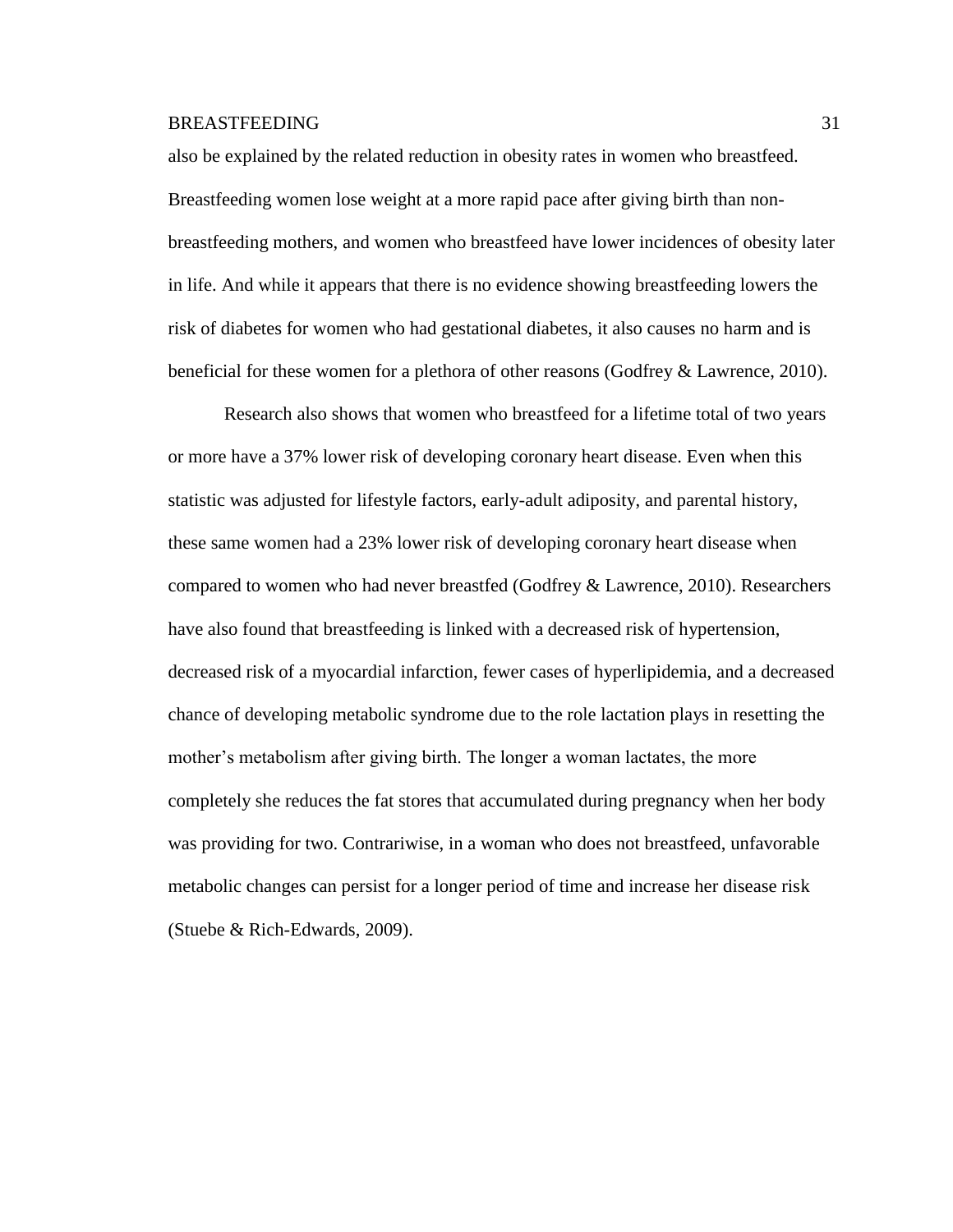### **Implications for Practice**

### **Breastfeeding Rates**

Despite the overwhelming evidence that breastfeeding is the superior form of infant nutrition, breastfeeding rates in the United States failed to reach the set national goals. According to the last Healthy People report released by the Department of Health and Human Services, the goals for breastfeeding in 2010 were not met. The percentage of infants ever breastfed was 74% of the population of the United States; the goal was for 81.9% of the nation's infants to be breastfed at some point of their lives. A more drastic percentage was the number of infants still being breastfed at six months, which dropped from the starting percentage of 74% of infants at birth to 43.5% of infants still being breastfed at the six-month mark. This percentage significantly falls short of the goal that 60% of infants would still be breastfeeding at six months of age. According to the same report, only 22.7 % of infants were being breastfed for a whole year. The goal for infants being breastfed at one year was 34.1% of the population's infants (CDC, 2016).

### **Determinants of Breastfeeding**

There are various reasons why women choose not to breastfeed or do not continue breastfeeding once they leave the hospital. Nearly all women are biologically capable of breastfeeding, with the exception of a few medical diseases that limit or prevent lactation and conditions such as HIV in which the virus could be transmitted to the infant via the breast milk. Instead, a wide range of historical, social, socioeconomic, cultural, and individual factors influence breastfeeding practices. Some contributing factors to delayed breastfeeding, and therefore potentially failed breastfeeding include high-risk pregnancies, assisted delivery with a long hospital stay, mother and baby separation,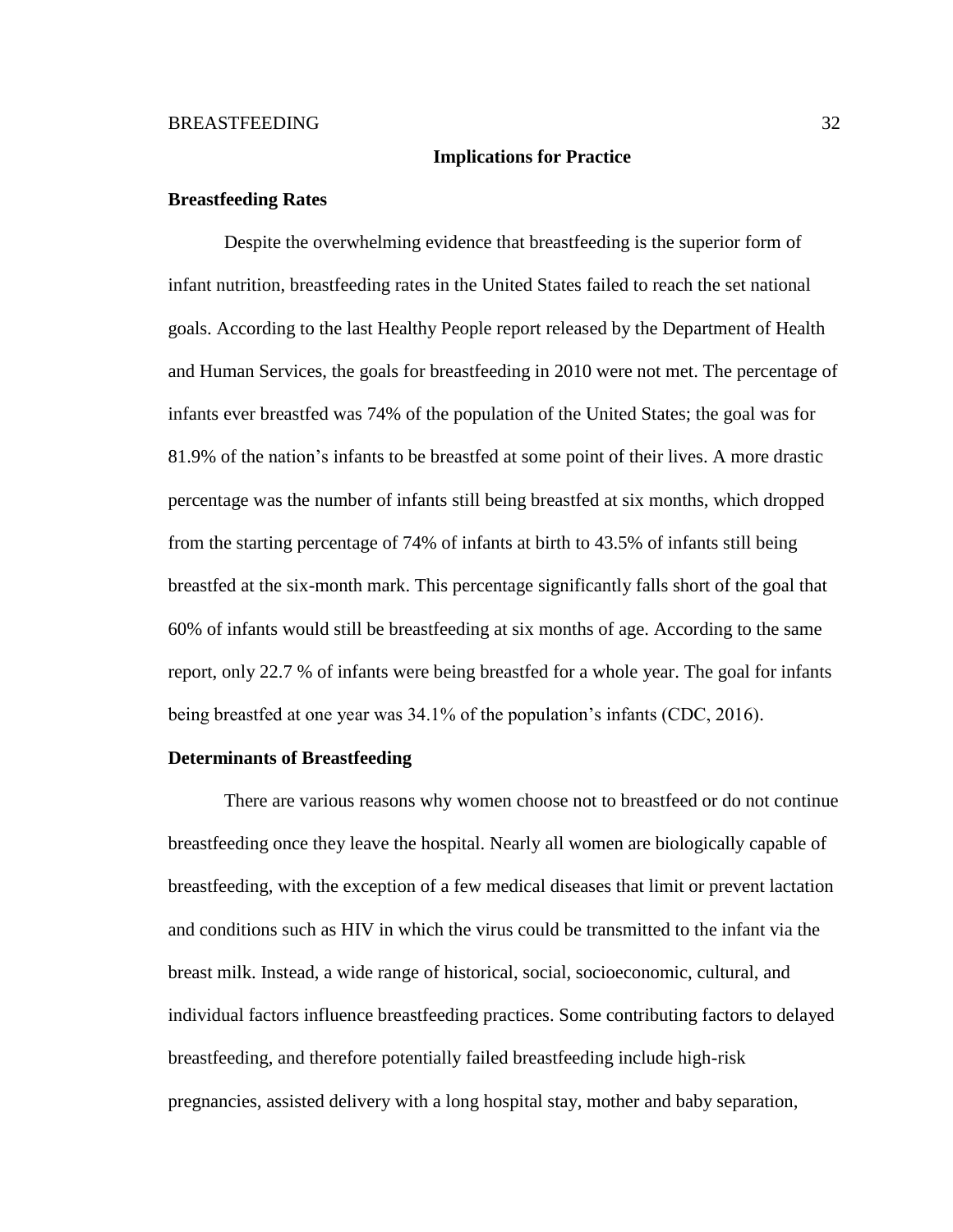maternal illness, a preterm infant, infant formula supplementation, and free samples of formula provided by the hospital (Rollins et al., 2016).

A leading motive for a woman deliberately choosing not to breastfeed or early weaning is the woman's job and her return to work. Many studies have reported negative experiences for women who try to breastfeed after returning to work, and women who plan on working are less likely to begin or continue breastfeeding. Because of the increase of women in the workplace, it is important that employers are supportive of nursing mothers and provide private areas for pumping and allow adequate break times. A study conducted in the United States showed that lactation rooms and breaks to express breast milk increased breastfeeding rates by 25% at six months. Breastfeeding needs to be promoted as normal and healthy and a culture of acceptance, support, and encouragement needs to be adapted by society (Rollins et al., 2016).

Mothers who fail to breastfeed their first child are less likely to initiate breastfeeding with their next child. Individual factors that negatively affect a woman's ability to breastfeed include poor advice from friends or family, a lack of self-confidence and self-efficacy, inadequate support, and anticipation of breastfeeding difficulties. If an infant is fussy or crying, a mother may interpret this as hunger and feel that she is not feeding her child enough and therefore resort to supplementation with formula or abandon breastfeeding altogether. For this reason it is vital to educate mothers on how much milk is required by an infant and more substantial ways to monitor whether or not an infant is receiving adequate nutrition (Rollins et al., 2016).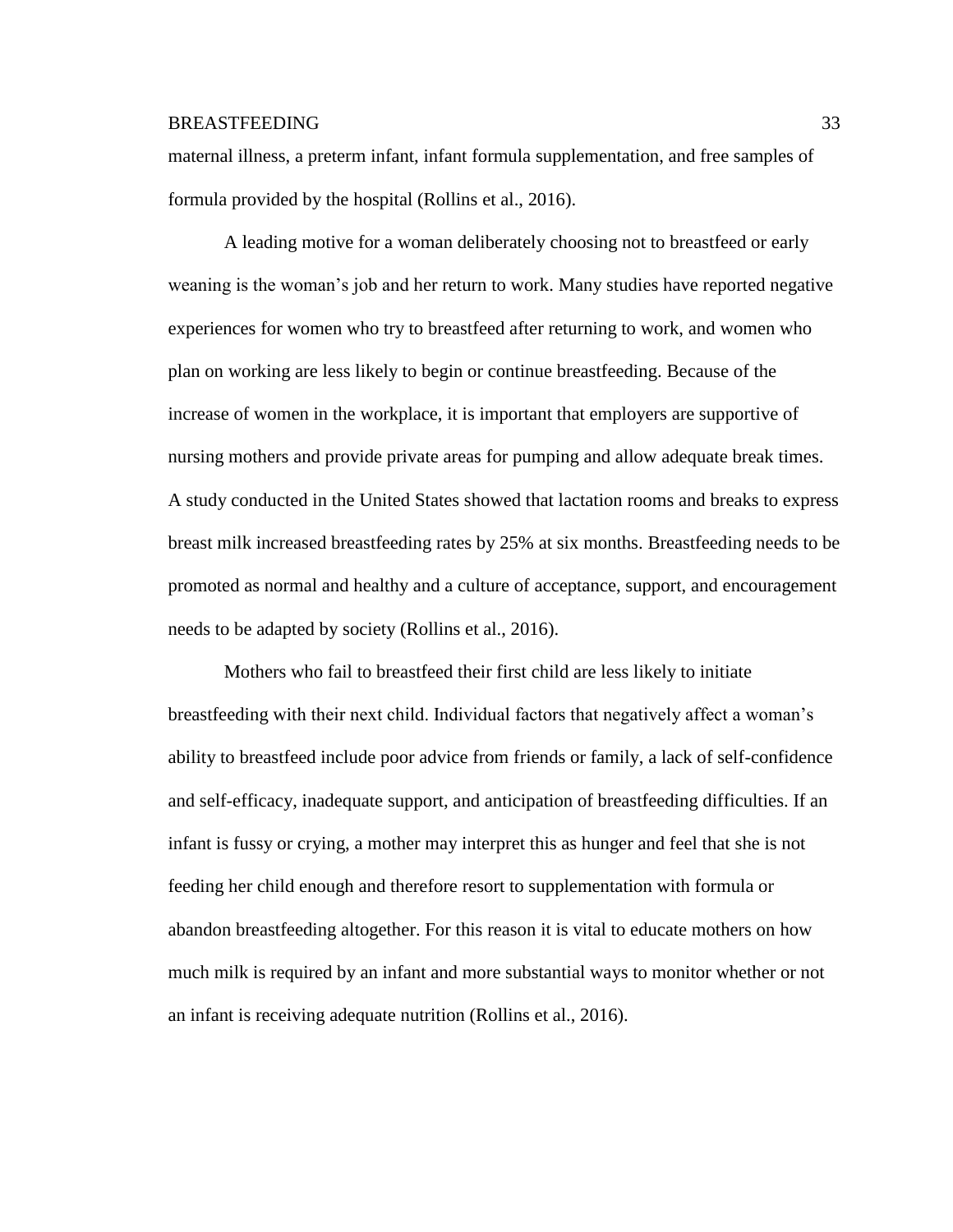### **Baby Friendly Initiative**

The Baby Friendly Initiative was a joint World Health Organization and UNICEF initiative that began in 1991 and was aimed at increasing breastfeeding rates in hospitals through improvement of healthcare practices. The initiative contains a ten-step program to facilitate successful breastfeeding, which is referred to as Ten Steps to Successful Breastfeeding. It is recommended that every hospital providing maternity services and care for newborn infants should implement the Ten Steps to Successful Breastfeeding. The ten steps are as follows: have a written breastfeeding policy that is regularly communicated to all health care staff, train all health care staff in skills needed to implement this policy, educate all pregnant women about the benefits and management of breastfeeding, help mothers initiate breastfeeding within half an hour of birth, show mothers how to breastfeed, teach mothers how to maintain lactation even if they should be separated from their infant, unless medically indicated give newborn infants no food or drink other than breast milk, practice rooming-in, encourage breastfeeding on demand, give no artificial teats or pacifiers to breastfeeding infants, encourage the organization of breastfeeding support groups, and refer mothers to support groups upon discharge from the hospital (Barnes, Cox, Doyle, & Reed, 2010).

In order to become a Baby Friendly designated hospital, a hospital must overcome many obstacles and change various policies and implement new guidelines. This impacts the whole health care team, and resistance is common with change. Involving both nurse and physician leadership has been shown to be an effective way to manage the necessary changes that must take place in order to adopt all of the Ten Steps. It can take years to fully implement the Ten Steps to Successful Breastfeeding and for a hospital to receive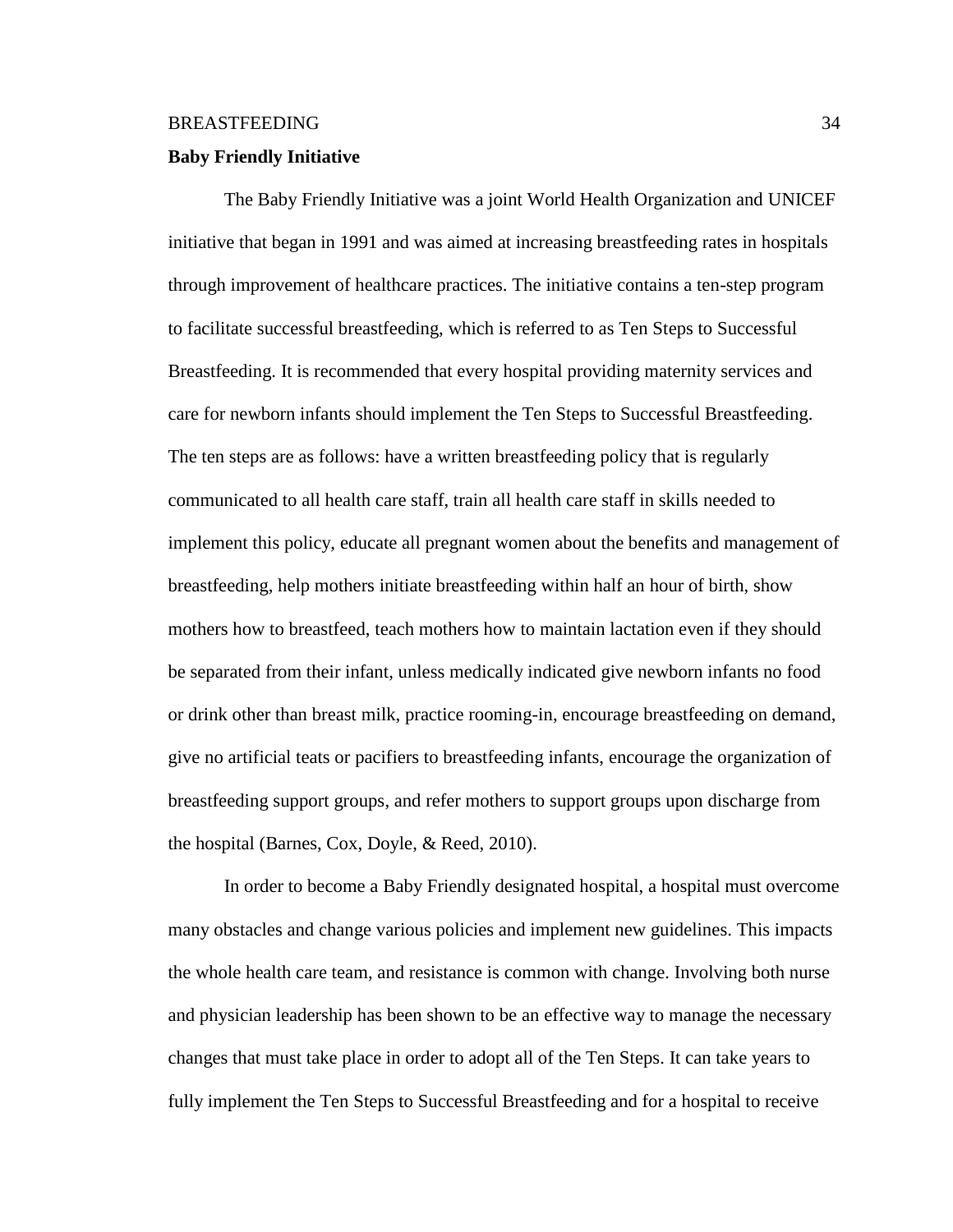Baby Friendly status, but studies show that the Baby Friendly Initiative does improve breastfeeding rates. Rosenberg and colleagues found that Baby Friendly practices improve breastfeeding rates at two days and at two weeks. The researchers of this study also found that hospitals implementing step one, which is having a breastfeeding policy in place, were more likely to have improved breastfeeding outcomes. A different study found that rates of breastfeeding initiation increased from 58% to 86.5% in the four years after hospitals received Baby Friendly designation. An additional study found positive results from instituting step four and mothers who breastfed within the first hour of birth were more likely to practice exclusive breastfeeding at two to four weeks postpartum compared to mothers who did not (Hughes, 2015).

### **Beyond Baby Friendly**

While the Baby Friendly Initiative should be implemented by hospitals and has been shown to help increase breastfeeding rates, other measures can be taken to increase breastfeeding rates and improve the duration of breastfeeding in mothers who choose to initiate breastfeeding. In addition to new mothers receiving support in the hospital by trained medical professionals such as nurses and lactation specialists, a study conducted in England demonstrated that home support in the first week postnatal helped improve breastfeeding prevalence and duration. The project's goal was to increase the six to eight week prevalence rate in breastfeeding and it exceeded the set goal of a 3% increase in breastfeeding prevalence at six and eight weeks postnatal. Members of a healthcare team trained in Baby Friendly standards visited the women who participated in the study during their first weeks postpartum and assisted them with breastfeeding problems, answered questions, and offered breastfeeding support. The feedback from the study's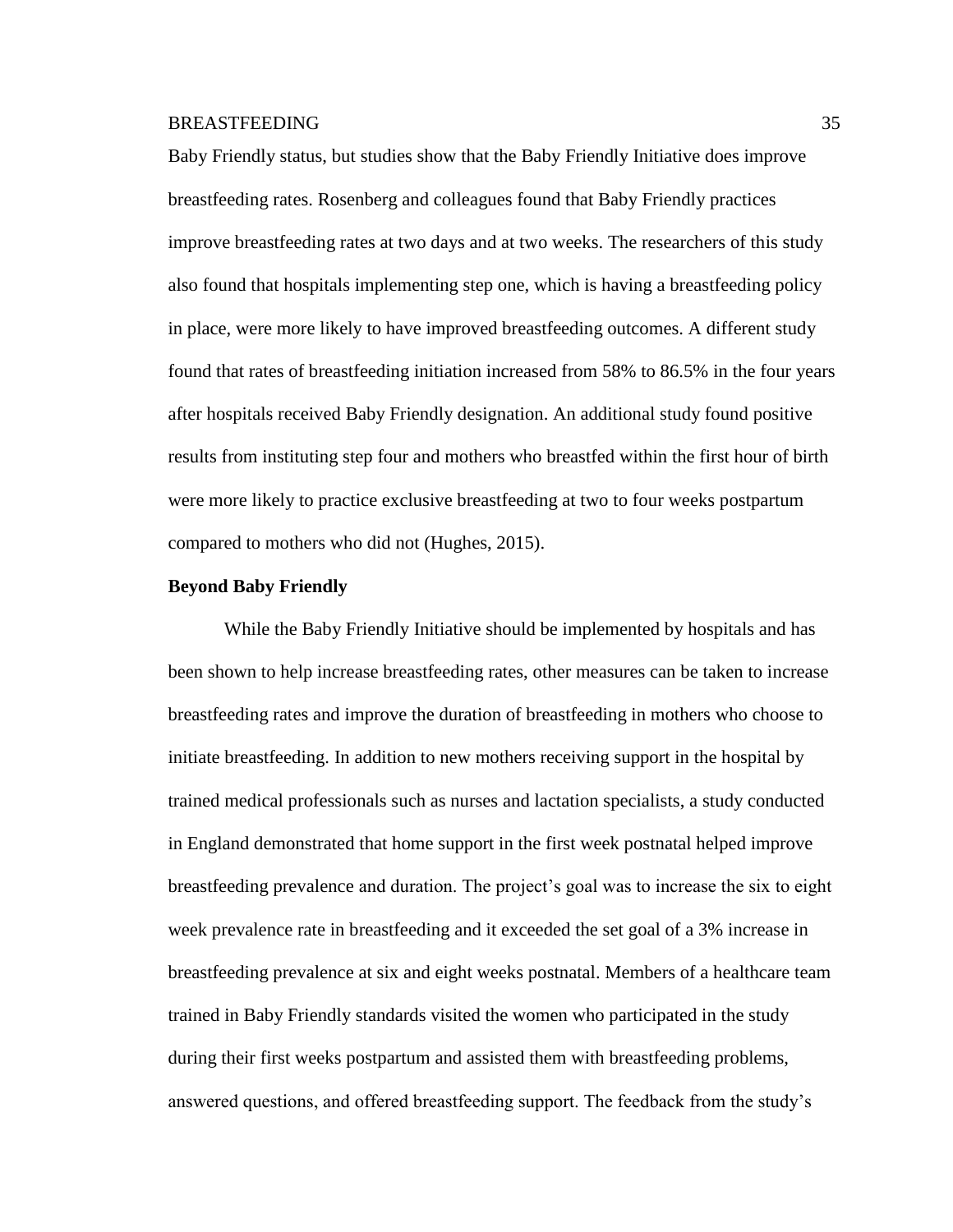participants was very positive and the women reported appreciation that they were contacted directly from the hospital, which made them feel confident that they would have support as they breastfed. Readily available support and information for new mothers is necessary in order to promote breastfeeding initiation and continuation (Price, 2014). In 2014, Linda Price said:

Infant feeding choices are complex and are related to social, cultural and economic factors. It is therefore essential that every effort is made within the social environment to promote breastfeeding as the norm, for all mothers. It is important to recognise that health impacting decisions, such as infant feeding choices, are not made within a social vacuum, but rather within an environment, influenced by a host of factors, not necessarily related to health concerns. The opinions and experiences of partners, family and friends influence a mother's infant feeding decisions. Therefore, it is important that the community as a whole understands the importance of breastfeeding and supports new mothers in their efforts to breastfeed (p.30).

Often new mothers need support and resources after leaving the hospital if they are to be successful in breastfeeding. Women are educated that breastfeeding is best, and therefore want to do what is best for their children, but if not supported they fail in their endeavor as demonstrated by the statistics in the Healthy People 2010 report, which stated that 74% of infants were breastfed at birth but only 43.5% of infants were still being breastfed at the six-month mark (CDC, 2016). A meta-analysis study found that interventions providing antenatal and postnatal support to mothers, fathers, and other family members at home such as post-discharge telephone calls and home visits were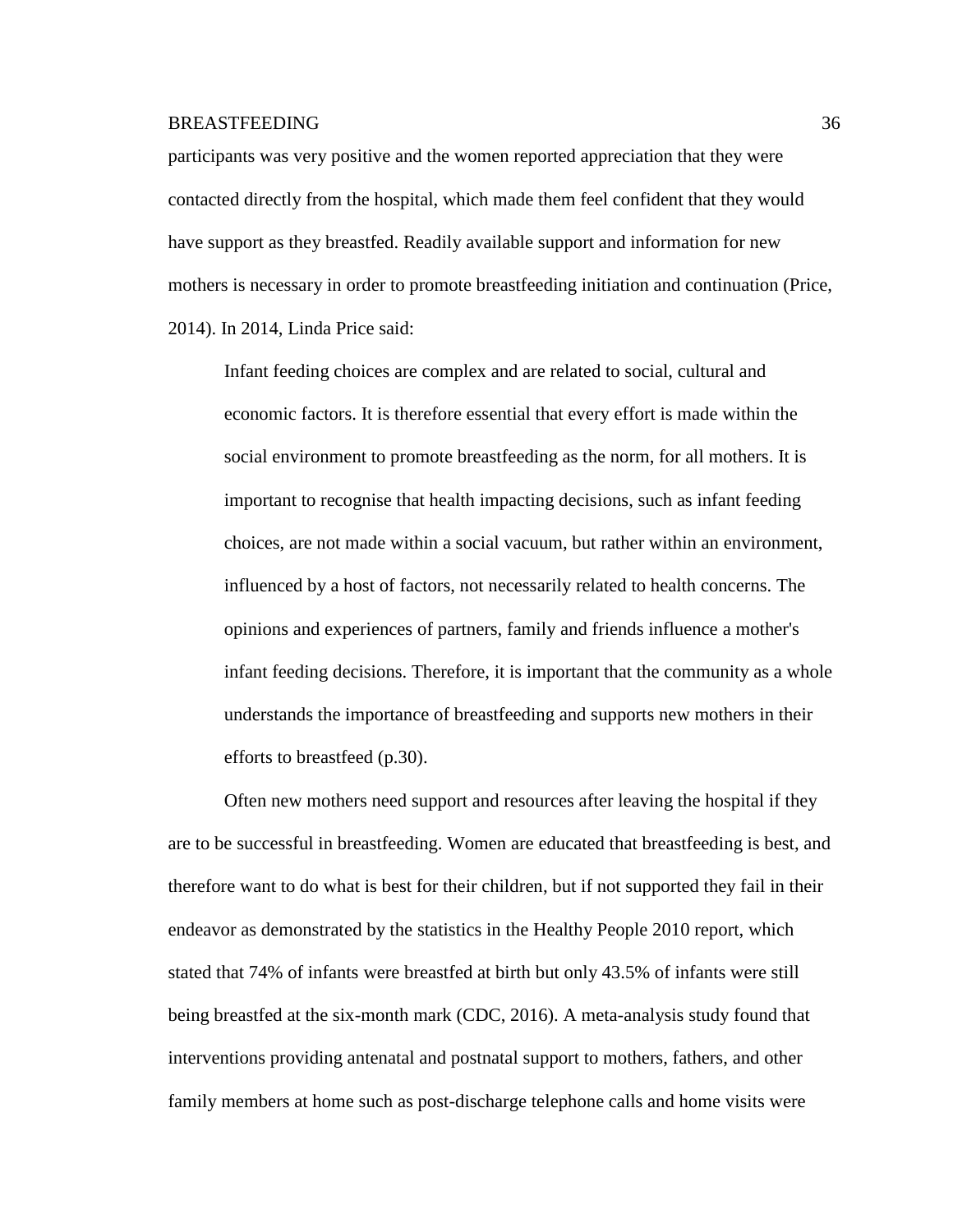effective at improving exclusive and continued breastfeeding. Mass media promotion of breastfeeding has been shown to improve initiation of breastfeeding and in addition, government promotion of breastfeeding can also help increase rates. Laws regulating workplace protection for mothers who are breastfeeding, regulation of the infant formula industry, healthcare coverage of lactation support, and the creation of community-based programs can help women be successful in breastfeeding initiation and continuation. Political institutions should strive to remove societal and structural barriers that thwart a mother's ability to breastfeed. The economic benefits provided by breastfeeding through reduced healthcare costs for both mother and child should be considered when funding for the promotion and protection of breastfeeding is evaluated, as breastfeeding has been shown to be a primary prevention protective factor for mother and baby for a plethora of disease conditions (Rollins et al., 2016).

# **Conclusion**

Human breast milk is the gold standard for infant nutrition, and the act of breastfeeding provides many incomparable benefits both for the infant and for the mother. The composition of human breast milk is perfectly tailored to the growing infant's needs and has the perfect formulation of essential nutrients within it that can never be replicated by artificial formula. Breast milk has a better balance of fats, carbohydrates, proteins, vitamins, and minerals when compared to formula and breastfed babies have an easier time digesting their food due to its perfect chemical composition. In addition, breast milk aids the newborn's body in building up the immune system, which protects the baby from infections. Breastfed infants have decreased cases of ear infections due to breast milk's immune building properties. Also, breastfed infants have decreased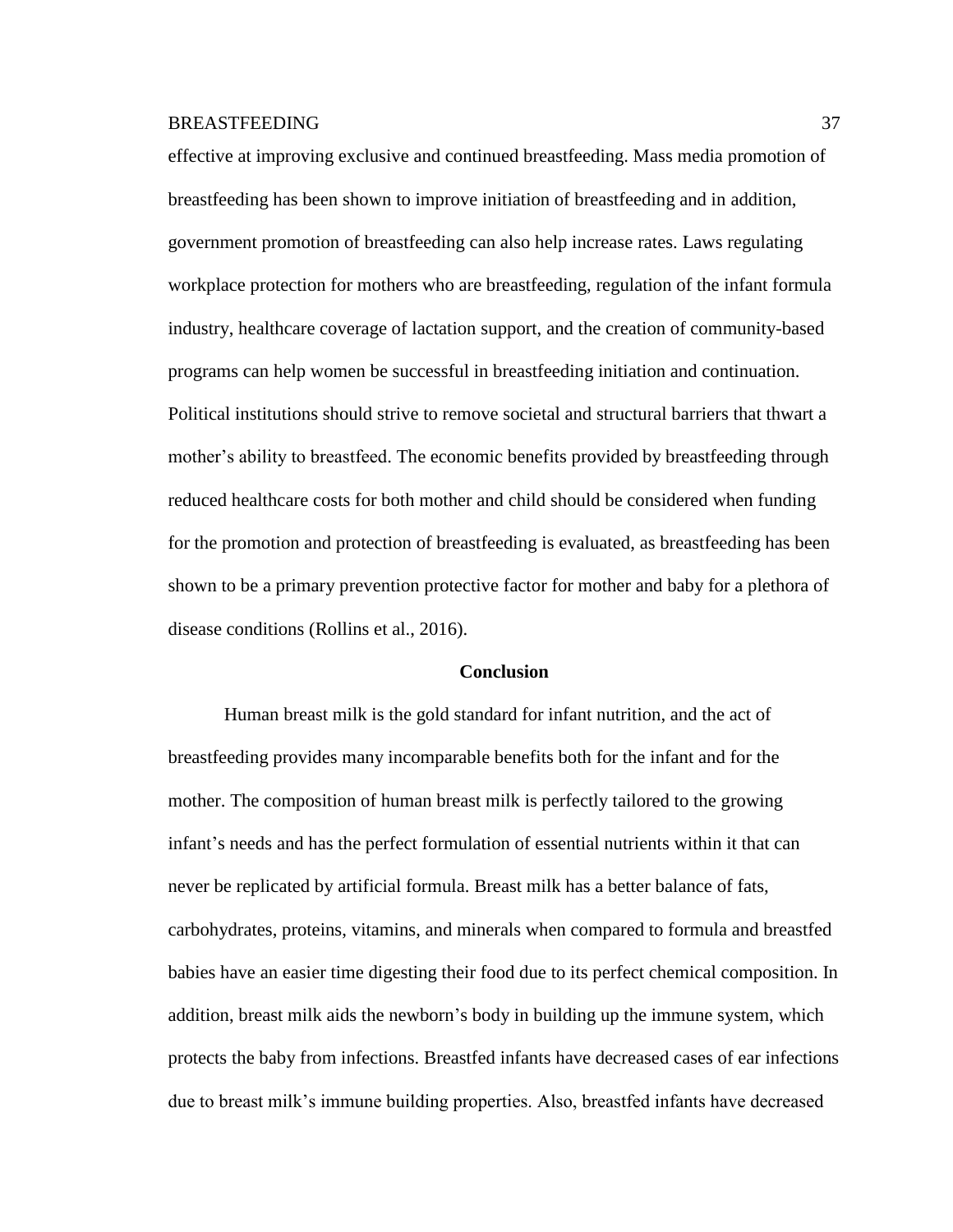rates of allergies and asthma. Premature infants can benefit from being breastfed and breastfeeding is associated with a lower risk of an infant developing NEC. Premature milk is specially formulated to provide superior nutrition that is tailored to meet the fragile premature infant's needs. Breastfeeding has been found to be a protective factor against an infant dying from SIDS. Breastfeeding mothers can enjoy quicker weight loss after pregnancy and the chance of a postpartum hemorrhage is decreased.

Breastfeeding can benefit a child and his mother long after the child is weaned. Breastfeeding is associated with higher IQs later on in life and breastfed children have a decreased chance of developing type two diabetes mellitus and becoming overweight or obese. Maternal benefits of breastfeeding include a decrease in each of the following: ovarian and breast cancer rates, cardiovascular disease, obesity, type two diabetes mellitus, and hypertension. In addition, breastfeeding is an experience that allows the mother to bond with her child, which has both short and long-term benefits for mother and child. Breastfeeding starts a child off with a wholesome foundation, which contributes to the child growing into a healthy adult. Breast milk is the superior form of infant nutrition that not only benefits the child but also benefits the supplier.

The Baby Friendly Initiative has helped improve breastfeeding rates. It is important for hospitals and health care professionals to overcome perceived barriers to instituting the Ten Steps in order to achieve the goal of improved infant and maternal health through breastfeeding. Breastfeeding needs to be promoted as normal and healthy and a culture of acceptance, support, and encouragement needs to be adopted by society. In order for breastfeeding rates to improve it is vital that new mothers receive quality education by health care professionals and support both in the hospital setting and at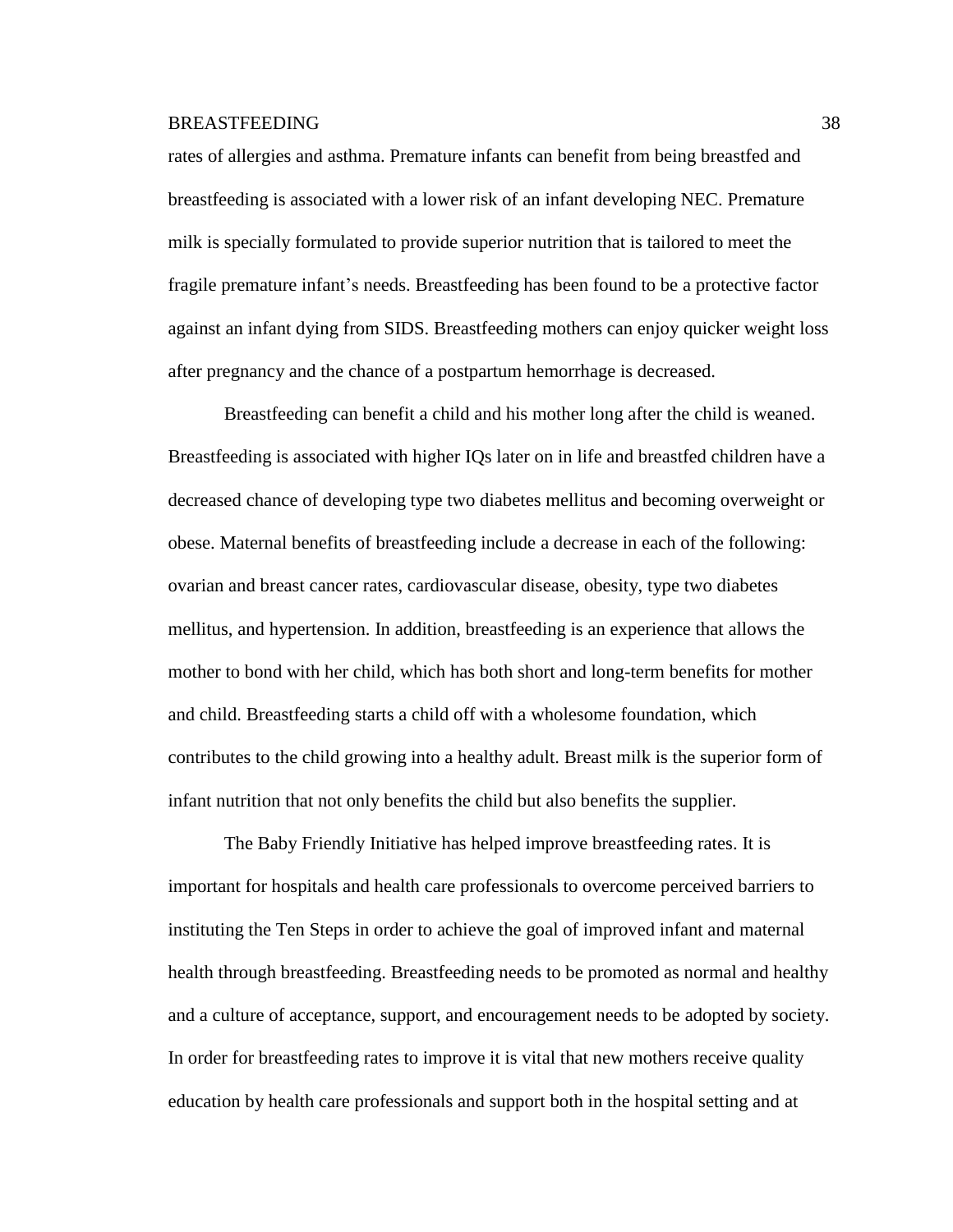home. A mother's decision to breastfeed her child impacts the mother and child for the remainder of their lives; therefore, all efforts should be made by governments, health care professionals, and communities to support breastfeeding as the gold standard for infant nutrition.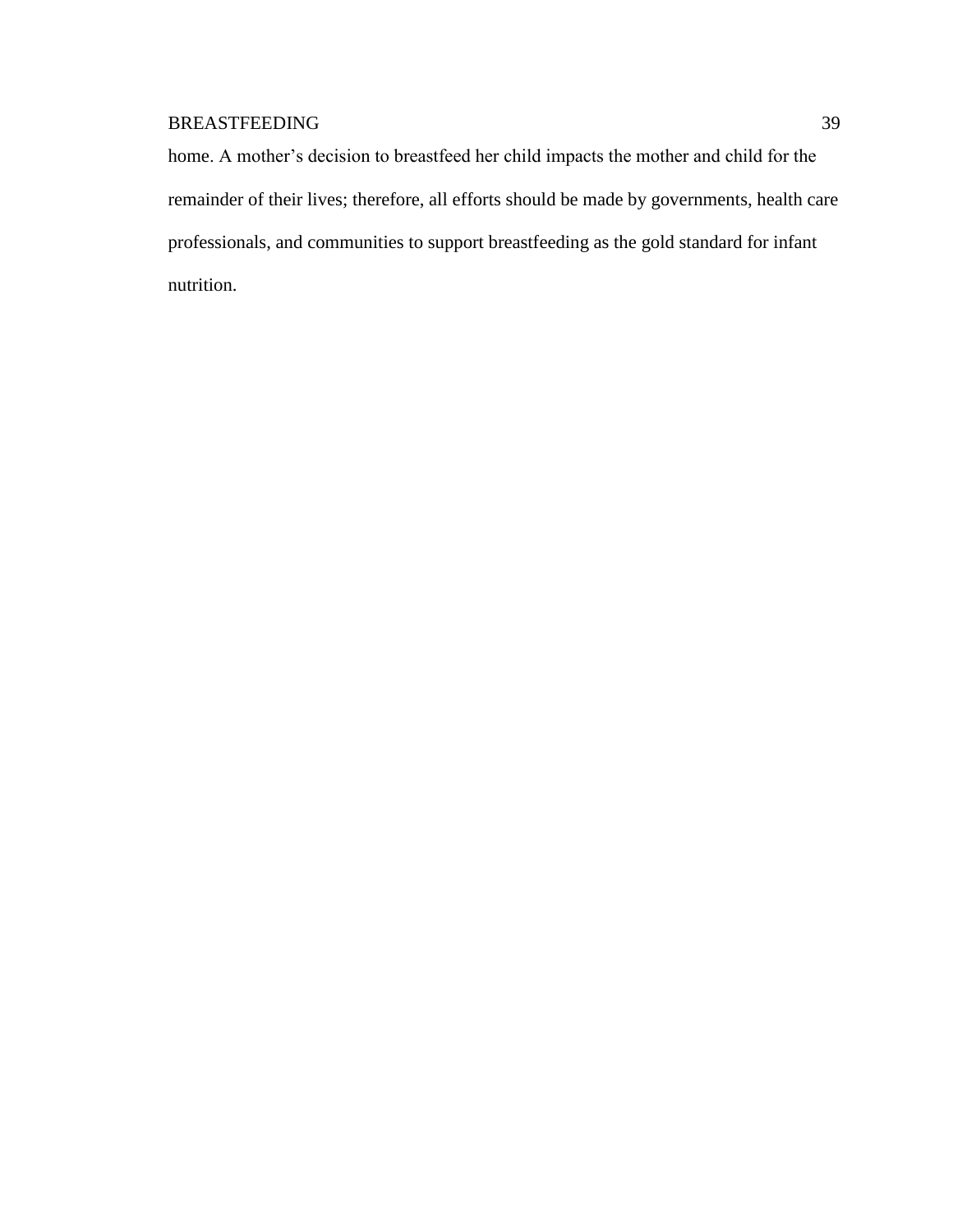### References

- Abedi, P., Jahanfar, S., Lee, J., & Namvar, F. (2016). Breastfeeding or nipple stimulation for reducing postpartum haemorrhage in the third stage of labour. The Cochrane Database of Systematic Reviews, (1), CD010845.
- Abrahams, S. W., & Labbok, M. H. (2011). Breastfeeding and otitis media: A review of recent evidence. *Current Allergy and Asthma Reports, 11*(6), 508-512. doi:10.1007/s11882-011-0218-3
- Adamson, T. M., Ferens, D., Horne, R. S. C., Parslow, P. M., & Watts, A. M. (2004). Comparison of evoked arousability in breast and formula fed infants. *Archives of Disease in Childhood Fetal and Neonatal*, *89*(1), 22.
- American Academy of Pediatrics (n.d.) *Breastfeeding initiatives.* Retrieved from: https://www2.aap.org/breastfeeding/faqsbreastfeeding.html
- Ballard, O., & Morrow, A. L. (2013). Human milk composition: Nutrients and bioactive factors. *Pediatric Clinics of North America*, *60*(1), 49–74.
- Barnes, M., Cox, J., Doyle, B., & Reed, R. (2010). Evaluation of a Practice-Development Initiative to Improve Breastfeeding Rates. *The Journal of Perinatal Education, 19*(4), 17–23. http://doi.org/10.1624/105812410X530893
- CDC (2016). Breastfeeding: Healthy people 2020 objectives for the nation. Retrieved from: http://www.cdc.gov/breastfeeding/policy/hp2020.htm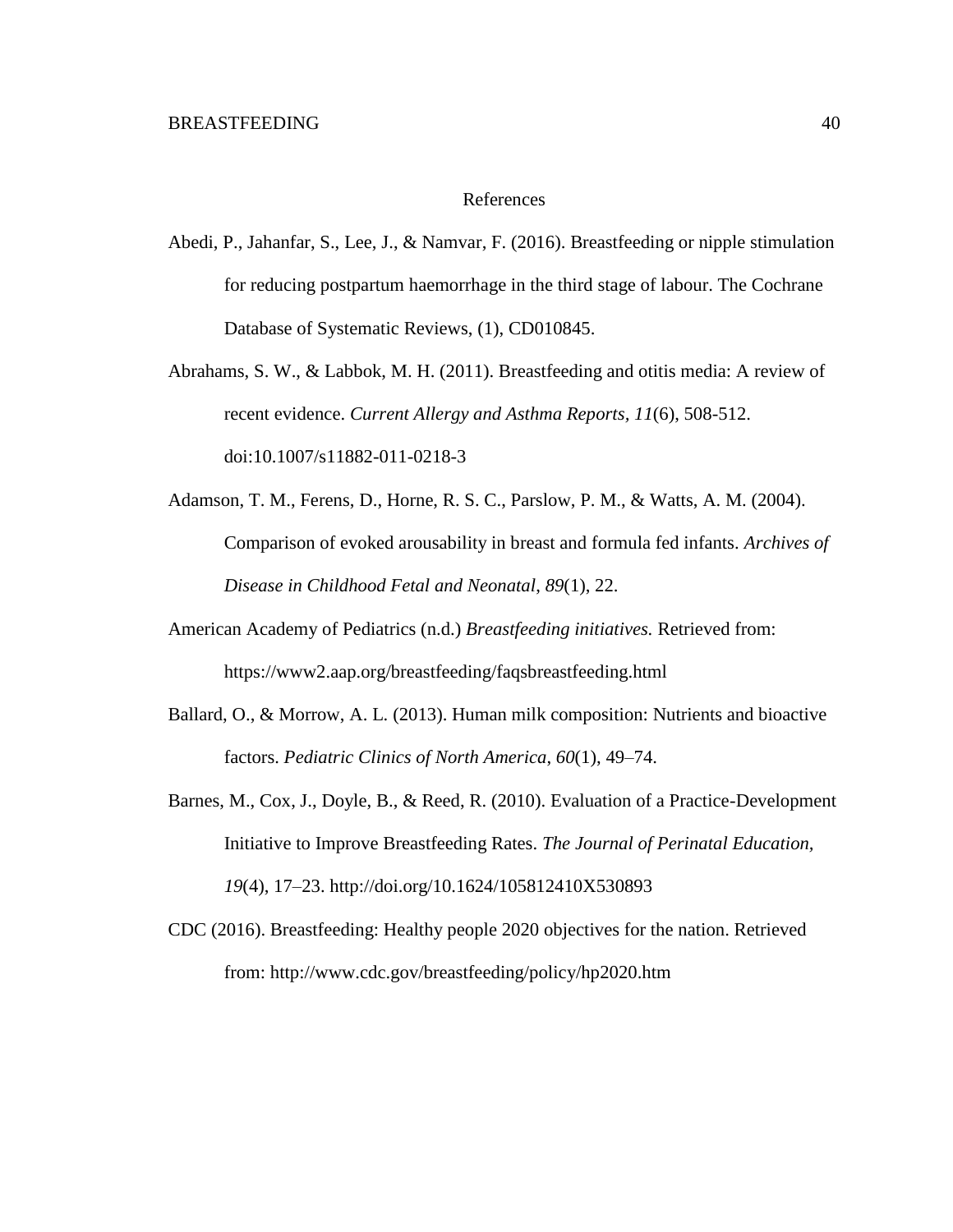CDC (2007). Division of nutrition and physical activity: Research to practice series No. 4: Does breastfeeding reduce the risk of pediatric overweight? Atlanta: Centers for Disease Control and Prevention. Retrieved from:

https://www.cdc.gov/nccdphp/dnpa/nutrition/pdf/breastfeeding\_r2p.pdf

- Clavino, N. R. (1982). Mode of feeding and its effect on infant mortality and morbidity. *Journal of Tropical Pediatrics, 28* (6), 287–294.
- Davidson, M., Ladewig, P., & London, M. (2011). Olds' maternal-newborn nursing and women's health: Across the lifespan. (9th ed.). Boston, MA: Pearson.
- Effken, J. A., Gephart, S. M., Halpern, M. D., & McGrath, J. M. (2012). Necrotizing Enterocolitis risk: State of the Science. *Advances in Neonatal Care*, *12*(2), 77–89. http://doi.org/10.1097/ANC.0b013e31824cee94
- Eglash, A., Montgomery, A., & Wood, J. (2008). Breastfeeding. *Disease a Month*, *54*(6), 343-411. doi:10.1016/j.disamonth.2008.03.001
- Else-Quest, N. M., Hyde, J. S., & Clark, R. (2003). Breastfeeding, bonding, and the mother-infant relationship. *Merrill-Palmer Quarterly, 49*(4), 495.
- Evenhouse, E., & Reilly, S. (2005). Improved estimates of the benefits of breastfeeding using sibling comparisons to reduce selection bias. *Health Services Research*, *40*(6), 1781–1802. http://doi.org/10.1111/j.1475-6773.2004.00453.x
- Godfrey, J., & Lawrence, R. (2010). Toward optimal health: The maternal benefits of breastfeeding. *Journal of Women's Health*, *19*(9), 1597-1602. doi:10.1089/jwh.2010.2290
- Grosvenor, M. B., & Smolin, L. A. (Eds. 3rd.). (2015) *Visualizing Nutrition: Everyday Choices.* Hoboken, NJ: John Wiley & Sons.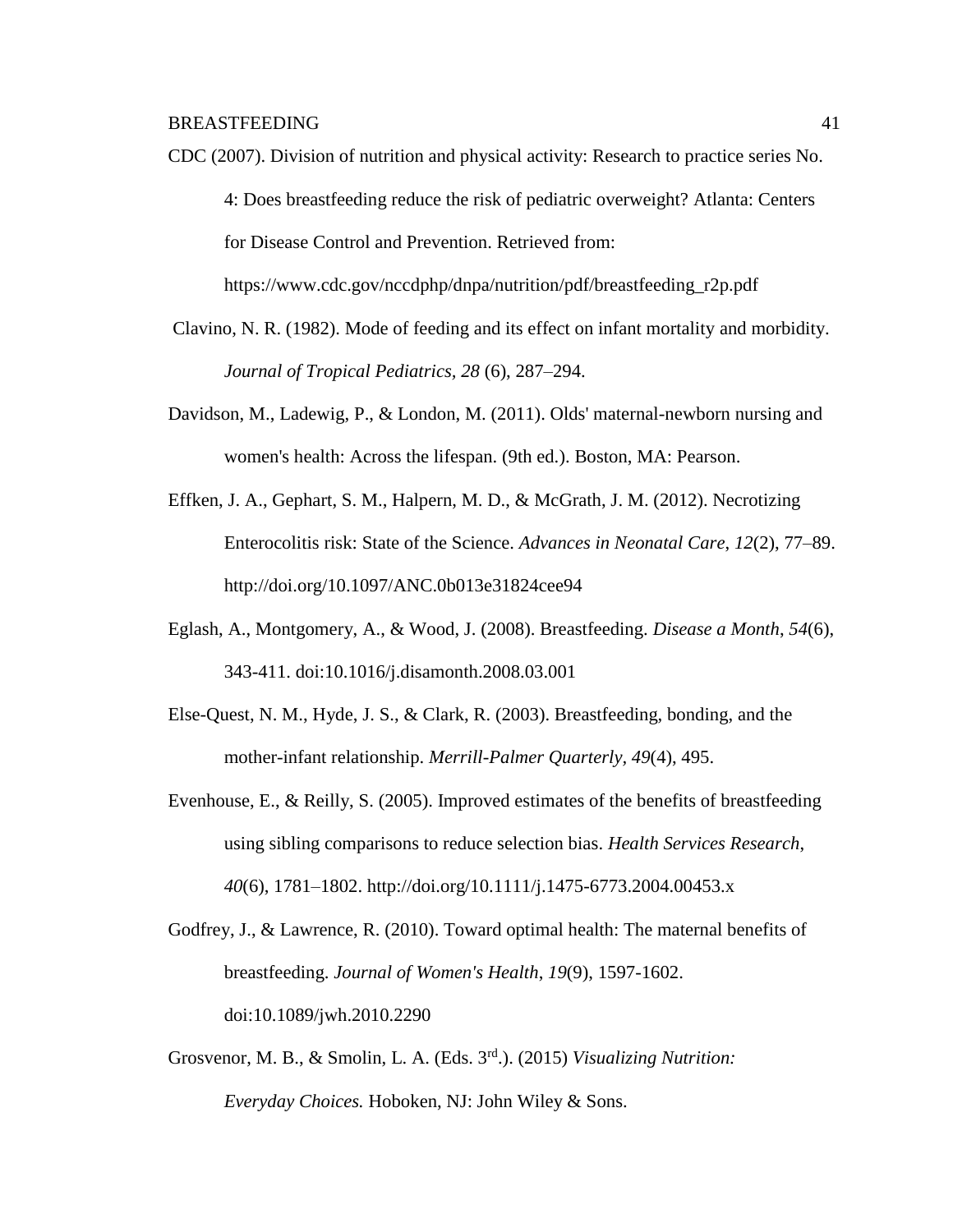- Hale, R. (2007). Infant nutrition and the benefits of breastfeeding. *British Journal of Midwifery*, *15*(6), 368-371.
- Hanson, L., Silfverdal, S., Hahn-Zoric, M., Haaversen, L., Baltzer, I., Moisei, M., & Motas, C. (2009). Immune function. *Breast-Feeding: Early Influences on Later Health*, 639, 97-111. doi:10.1007/978-1-4020-8749-3\_8
- Hauck F. R., Moon R.Y., Tanabe K.O., Thompson J.M., & Vennemann, M.M. (2011). Breastfeeding and reduced risk of sudden infant death syndrome: A meta-
- Hughes, V. (2015). The baby-friendly hospital initiative in US hospitals. *ICAN: Infant, Child, & Adolescent Nutrition, 7*(4), 182-187. doi:10.1177/1941406415592671 analysis. *Pediatrics, 128*(1),103-110.
- Kneepkens, C. M. F., & Brand, P. L. P. (2010). Clinical practice: Breastfeeding and the prevention of allergy. *European Journal of Pediatrics*, *169*(8), 911-917. doi:10.1007/s00431-010-1141-7
- Luan, N., Wu, Q., Gong, T., Vogtmann, E., Wang, Y., & Lin, B. (2013). Breastfeeding and ovarian cancer risk: A meta-analysis of epidemiologic studies. *The American Journal Of Clinical Nutrition*, *98*(4), 1020-1031. doi:10.3945/ajcn.113.062794
- Mathur, N., & Dhingra, D. (2014). Breastfeeding. *Indian Journal of Pediatrics*, *81*(2), 143-149.
- Moss, B., & Yeaton, W. (2014). Early childhood healthy and obese weight status: Potentially protective benefits of breastfeeding and delaying solid foods. *Maternal & Child Health Journal*, *18*(5), 1224-1232 9p. doi:10.1007/s10995-013-1357-z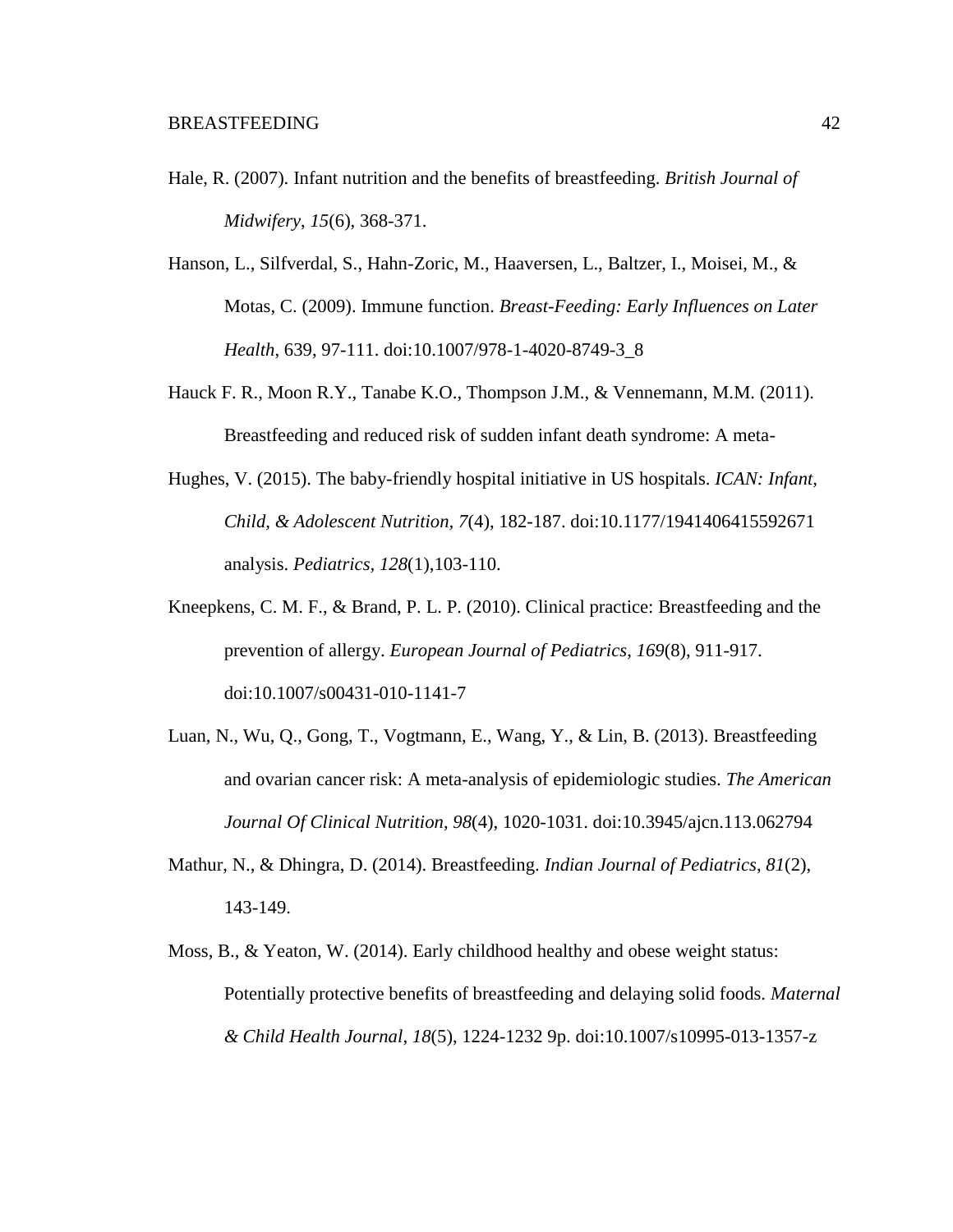Nommsen, L.A., Lovelady, C.A., Heinig, M.J., Lonnerdal, B., Dewey, K.G. (1991). Determinants of energy, protein, lipid, and lactose concentrations in human milk during the first 12 months of lactation: The Darling Study. *The American journal of clinical nutrition*, *53*(2), 457–465.

- Pechlivani, F., & Vivilaki, V. (2012). Breastfeeding and breast cancer. *Health Science Journal, 6*(4), 610.
- Price, L. (2014). Can early breastfeeding support increase the 6-8 week breastfeeding prevalence rate? *Community Practitioner*, *87*(5), 30.
- Raju, T. (2011). Breastfeeding is a dynamic biological process—not simply a meal at the breast. *Breastfeeding Medicine, 6*(5), 257-259. doi: 10.1089/bfm.2011.0081
- Riordan, J., & Wambach, K. (2010). Breastfeeding and human lactation ( $4<sup>th</sup>$  ed.) Boston, MA: Jones & Bartlett.
- Rollins, N. C., Bhandari, N., Hajeebhoy, N., Horton, S., Lutter, C. K., & Martines, J. C. (2016). Why invest, and what it will take to improve breastfeeding practices? *Lancet*, *387*(10017), 491-504. doi:10.1016/S0140-6736(15)01044-2
- Singhal, A., Farooqi, I. S., O'Rahilly, S., Cole, T. J., Fewtrell, M., & Lucas, A. (2002). Early nutrition and leptin concentrations in later life. *The American Journal of Clinical Nutrition, 75*(6), 993.
- Stuebe, A. M., & Rich-Edwards, J. W. (2009). The reset hypothesis: Lactation and maternal metabolism. *American Journal of Perinatology*, *26*(1), 81–88. http://doi.org/10.1055/s-0028-1103034